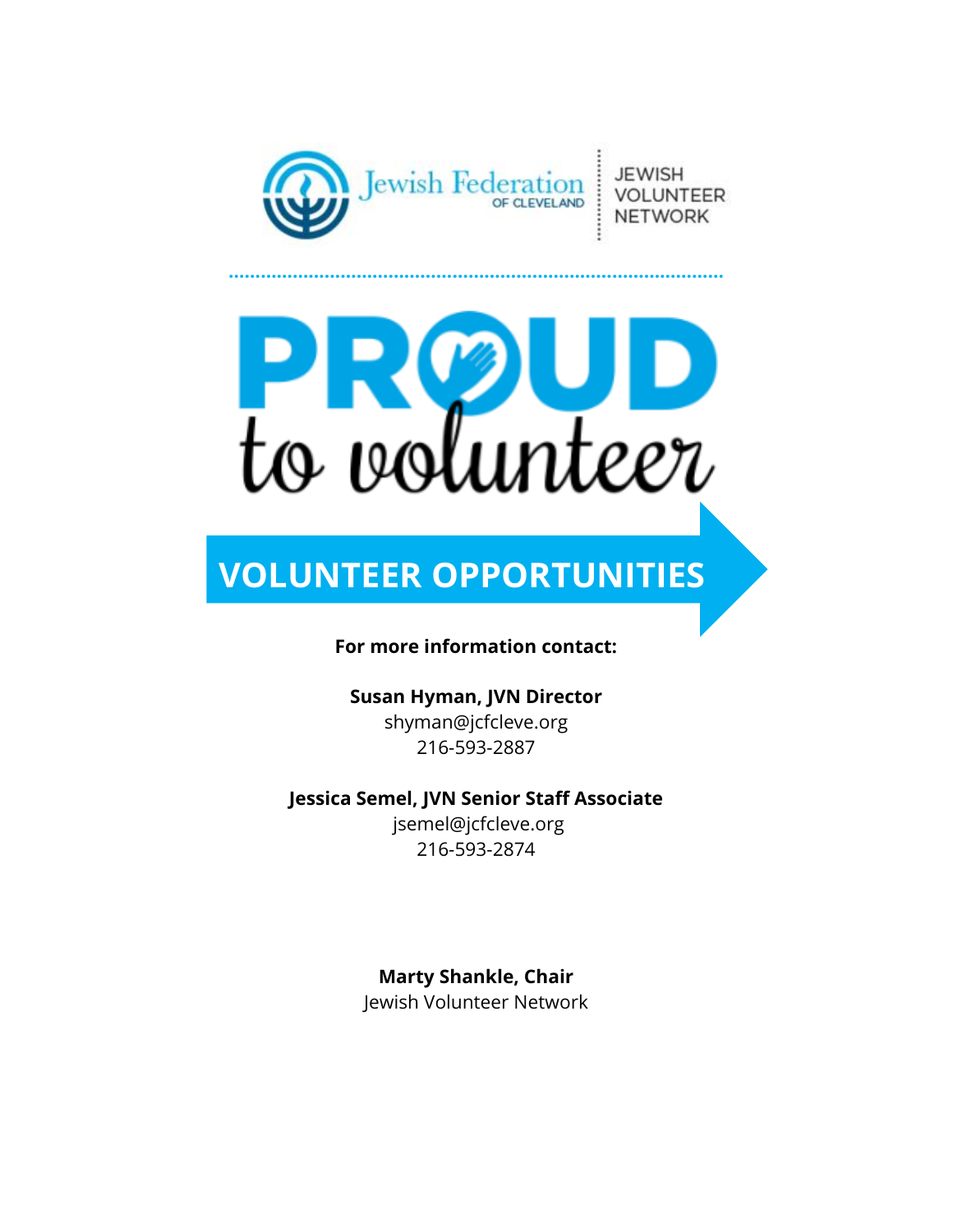#### **JEWISH VOLUNTEER NETWORK (JVN)**

#### **"You don't have to change** *your* **life to volunteer, but volunteering** *can* **change yours!"**

The Jewish Federation of Cleveland's Jewish Volunteer Network (JVN) serves as a clearinghouse for a robust variety of meaningful and rewarding hands-on opportunities for individuals, families, teens, and groups that instill our Jewish values. One of them is *Gemulit Chasidim* or acts of kindness. These *mitzvot* include feeding the hungry, visiting the sick, helping the needy, saving our natural environment, and many others. Join us as we help make this world a better place.

Volunteer opportunities through JVN are offered daily, weekly, bi-monthly, or can be tailored to your schedule.

Not sure which opportunity to choose? We will meet with you to discuss your interests and match you up with opportunities that reflect your personal passions and fit your schedule.

Additional JVN-specific opportunities are available throughout the year such as:

- ❖ Spring and Fall Cemetery Cleanups to honor those who came before us
- ❖ Good Deeds Day, a global day of caring that originated in Israel and now has 3.5 million volunteers participating from 100 different countries.
- ❖ Monthly collections of items needed for local Cleveland agencies which serve vulnerable populations within our Jewish and general community

Become a part of our "JVN Volunteer Community" and experience the joy of helping others.

Why wait? Fill out an Interest Form and get involved!

Susan Hyman, Director Jewish Volunteer Network [shyman@jcfcleve.org](mailto:shyman@jcfcleve.org) 216-593-2887 (DD)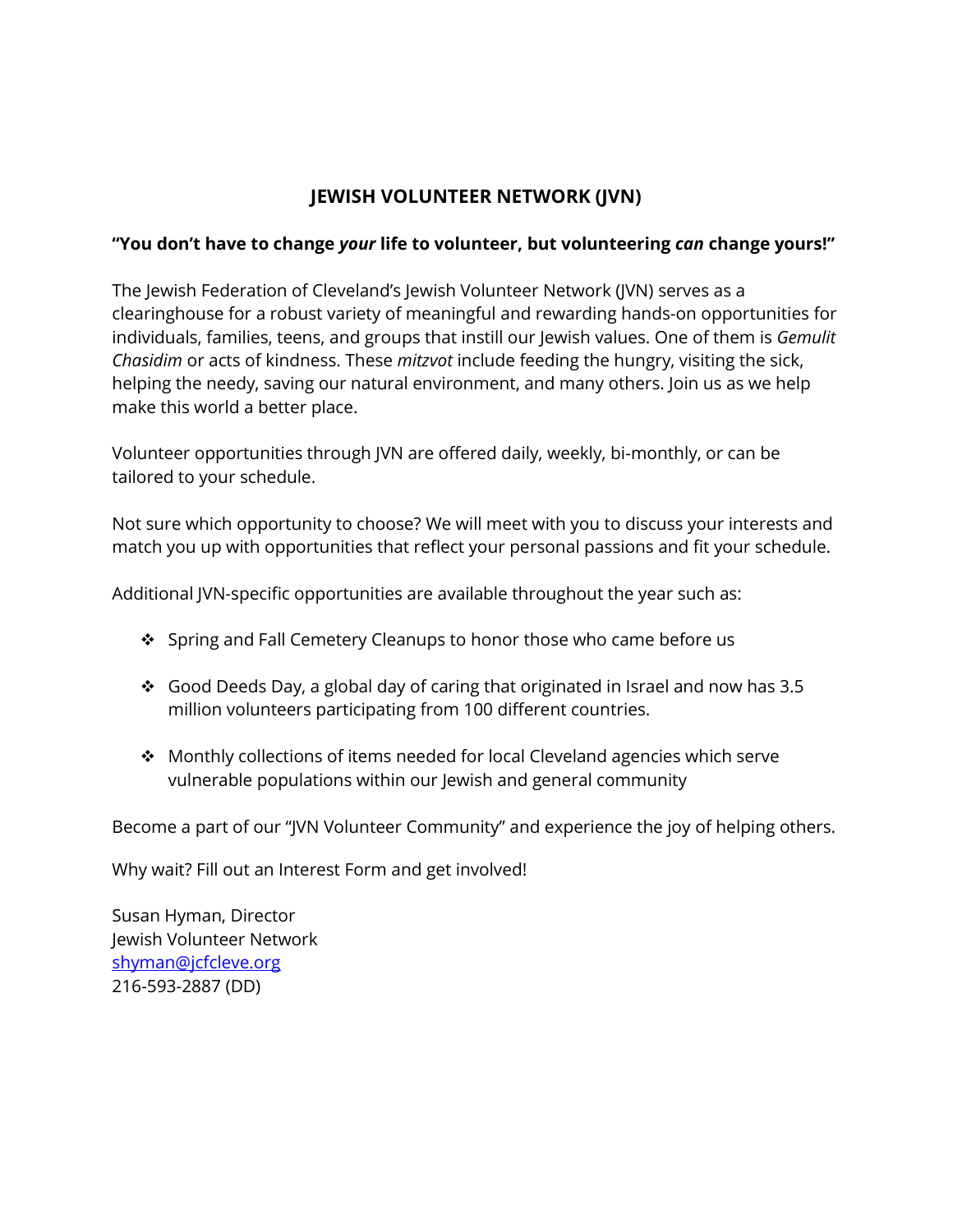# **ANIMAL CARE**

## **GEAUGA HUMANE SOCIETY'S RESCUE VILLAGE**

Rescue Village envisions a humane world where animals are treated with compassion and respect.

### **MULTIPLE OPPORTUNITIES**

#### *Dog Walkers – 18 yrs. & up*

*Provide exercise, socialization, and enrichment for dogs before they find their find their forever home. Requires a 2-hr. orientation & 2-hr. weekly commitment for at least 6 months.*

#### *Cat Tales & Dog Tales - 12 yrs. & up*

*Reading helps bring comfort to and reduce anxiety of sheltered animals. They learn how to relax around kids while teaching high energy animals to be calm. A win-win opportunity!*

**Volunteer Age(s):** See above

| Where:               | 15463 Chillicothe Rd.<br>Russell Twp., OH 44072 |
|----------------------|-------------------------------------------------|
| When:                | 2 hr. shifts, Weekdays and Weekends             |
| <b>Requirements:</b> | Application, interview & orientation            |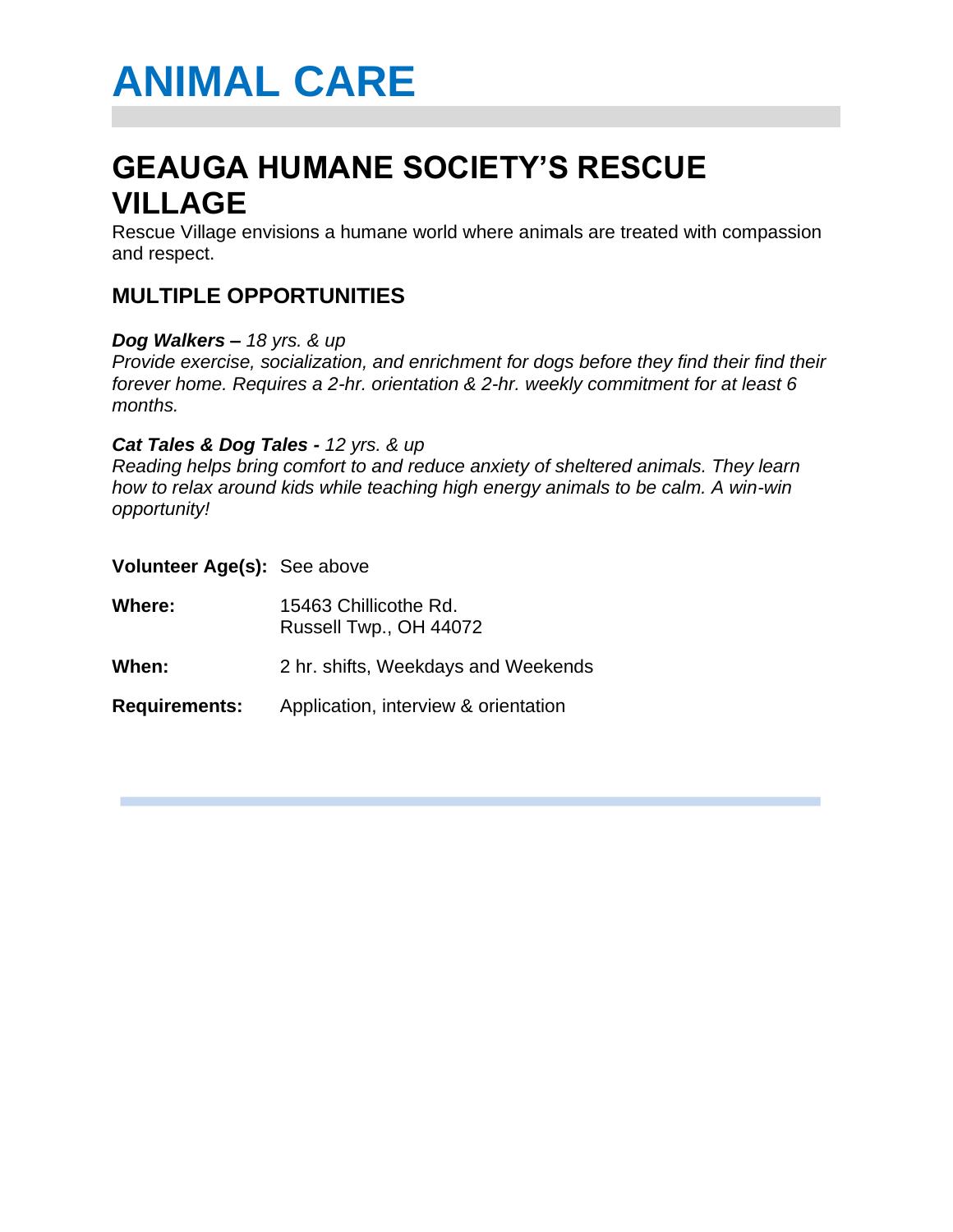# **ADVOCACY**

# **CHILD & FAMILY ADVOCATES OF CUYAHOGA COUNTY**

### **COURT APPOINTED SPECIAL ADVOCATE (CASA)**

*Represent the best interests of an abused, neglected, and/or dependent child. Take part in judicial proceedings with attorneys and social workers.*

| <b>Volunteer Age:</b> | 21 yrs. & up                                                                    |
|-----------------------|---------------------------------------------------------------------------------|
| Where:                | Client home and /or county court                                                |
| When:                 | Home visits are flexible, court proceedings-daytime hrs.                        |
| <b>Requirements:</b>  | Application, interview, background check and references,<br>30 hrs. of training |

### **CLEVELAND RAPE CRISIS CENTER**

### **HOT LINE ADVOCACY—CALL, TEXT & CHAT**

*Listen to, believe, and support every survivor while educating him or her about options and services available to them. A call forwarding system allows volunteers to take shifts and volunteer from home.*

**Volunteer Age:** 18 yrs. & up

| Where: | 1228 Euclid Ave., Ste. 200<br>Cleveland, OH 44115   |
|--------|-----------------------------------------------------|
| When:  | Provide 20 - 24 hrs. of service per month for 1 yr. |

**Requirements:** Application & interview; 40 hrs. of training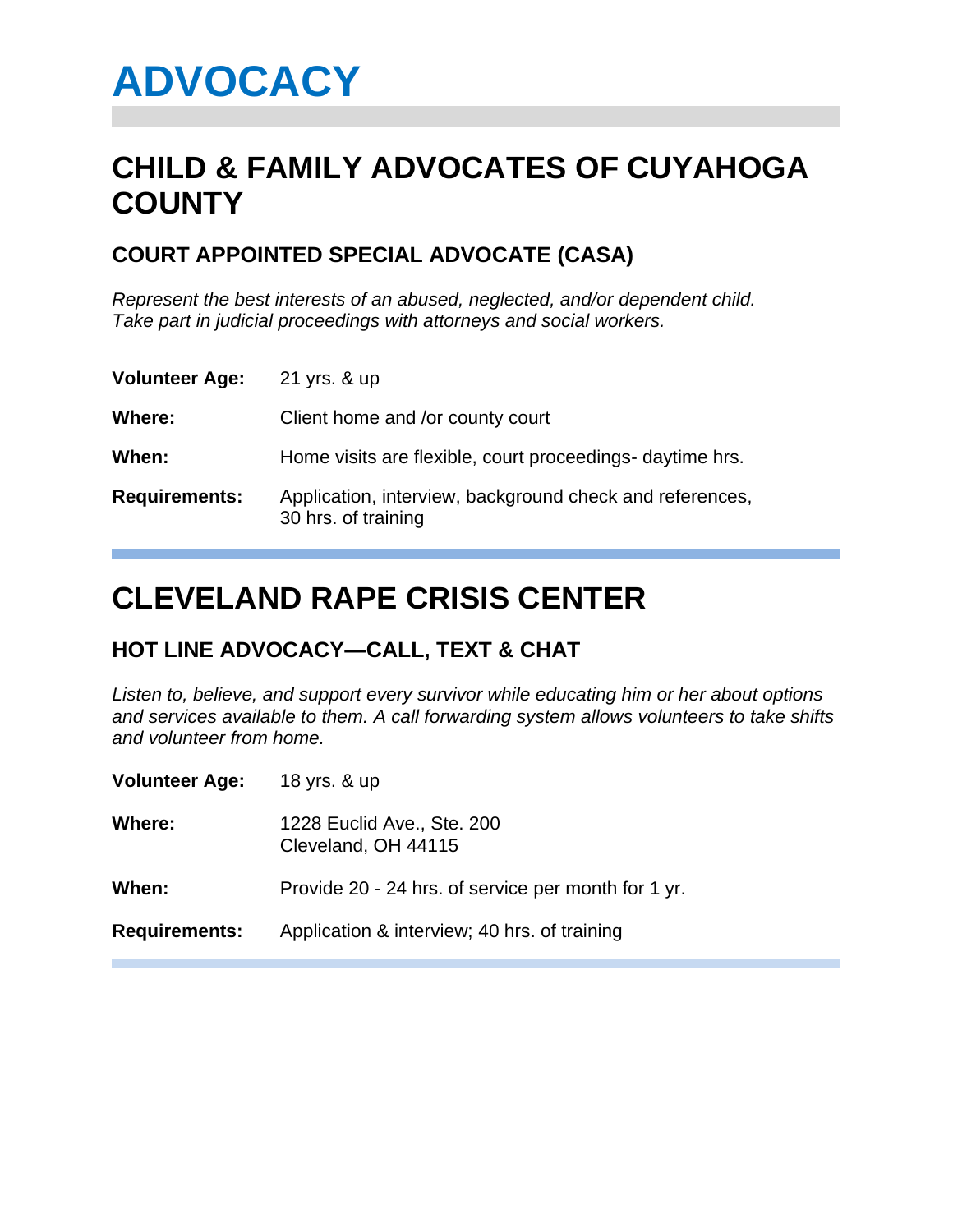# **LUTHERAN METRO MINISTRIES GUARDIANSHIP SERVICES**

### **GUARDIAN**

*Be an advocate for community members who can no longer make major life decisions themselves such as: medical/health benefits and personal affairs for 2 hrs. per month with client.*

| <b>Volunteer Age:</b> | 18 yrs. & up                                                  |
|-----------------------|---------------------------------------------------------------|
| Where:                | Nursing homes or client homes                                 |
| When:                 | It's flexible!                                                |
| <b>Requirements:</b>  | Application, interview, 5 hrs. of training & background check |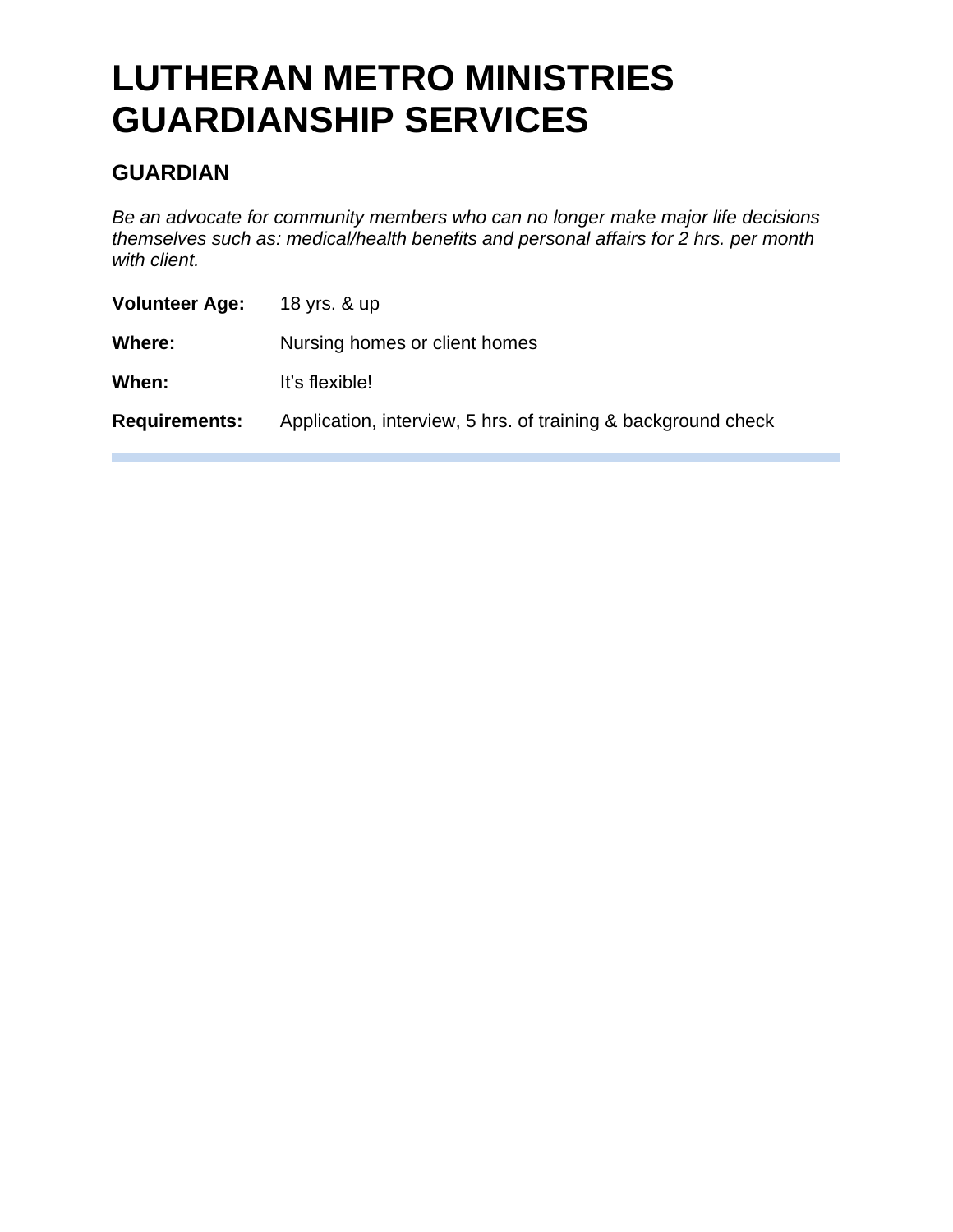# **EDUCATION & LITERACY**

### **America SCORES Cleveland**

### **ASSISTANT LITERACY OR SOCCER COACH**

*Help build character and confidence for urban poet/athletes in Grades 1-12 to improve their literacy and soccer skills.*

| <b>Volunteer Age:</b> | 20 yrs. & up                                                                                 |
|-----------------------|----------------------------------------------------------------------------------------------|
| Where:                | Various Cleveland Metropolitan Schools                                                       |
| When:                 | Monday – Friday; Afterschool (Choose 1 day/wk.)<br>10 wk. sessions throughout the school yr. |
| <b>Requirements:</b>  | Application, attend volunteer orientation & background check                                 |

### **CHILDREN'S MUSEUM OF CLEVELAND**

### **MULTIPLE OPPORTUNITIES**

*Wonder Lab - Help bring out the natural curiosity in children who visit this exhibit as they become scientists and try out experiments*

*Adventure City - Assist children with problem-solving, building and designing while they explore this innovative exhibit*

| <b>Volunteer Age:</b> | 16 yrs. & up |
|-----------------------|--------------|
|-----------------------|--------------|

**Where:** 3818 Euclid Ave. Cleveland, OH 44115

- **When:** It's flexible!
- **Requirements:** Application, interview & training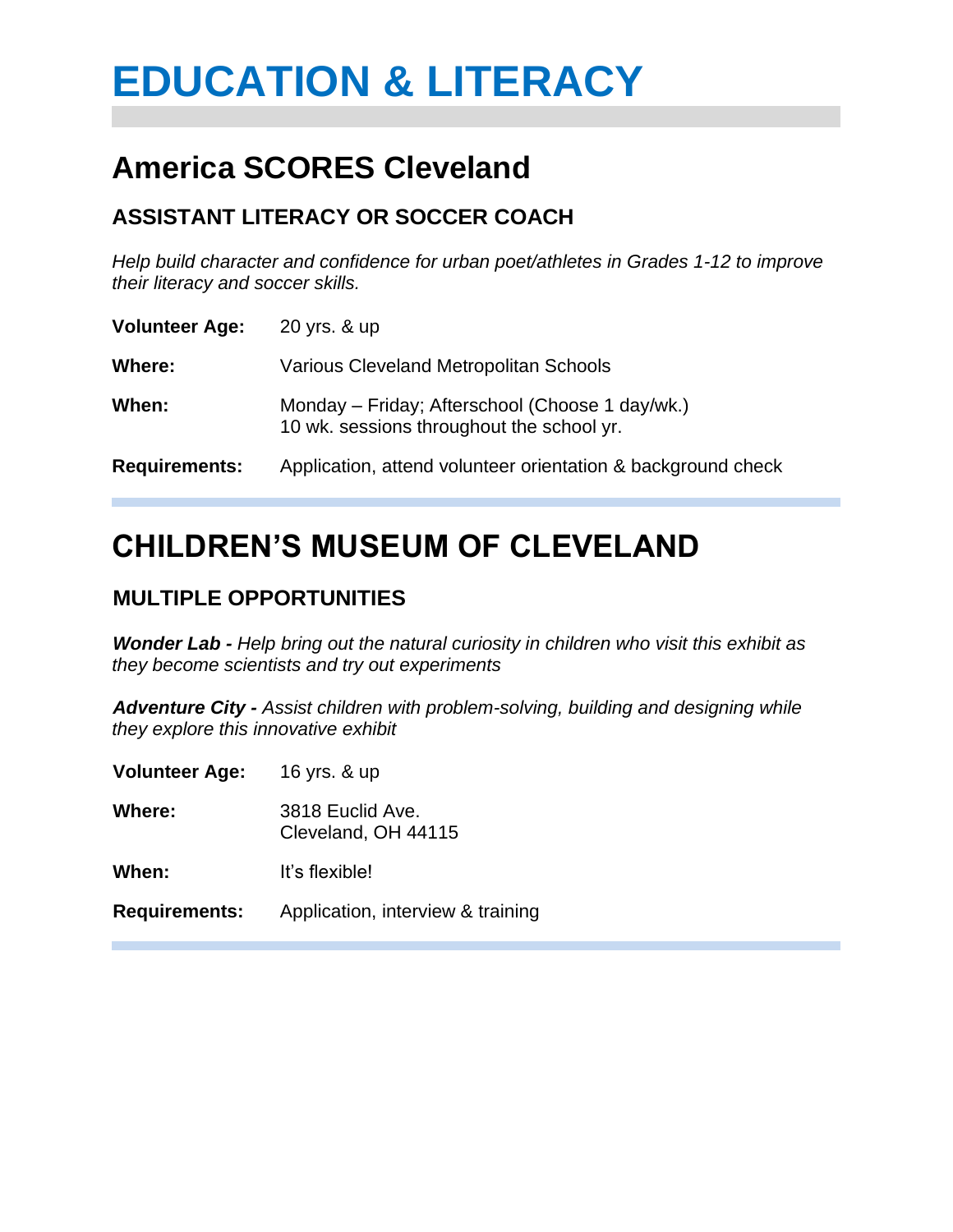# **CUYAHOGA COUNTY LIBRARY**

### **MULTIPLE OPPORTUNITIES**

*1-2 -3 -Read Tutor - Help students in Grades 1 - 3 develop critical reading skills*

*Homework Helper - Help improve student's grades and subject comprehension, while increasing their self-esteem and motivation*

| <b>Volunteer Age:</b> | 14 yrs. & up                                             |
|-----------------------|----------------------------------------------------------|
| Where:                | Various library branches                                 |
| When:                 | Varies, but mainly 4:15 - 6:15 p.m.                      |
| <b>Requirements:</b>  | Application, interview, orientation, and background test |

# **FACE TO FACE HOLOCAUST PROGRAM**

### **DOCENT**

*Educate middle school and high school students from all over the area about the Holocaust. Volunteers also help with various aspects of the program including outreach to schools, curriculum development and administrative tasks.*

| <b>Volunteer Age:</b> | 18 yrs. & up                                                                              |
|-----------------------|-------------------------------------------------------------------------------------------|
| Where:                | <b>Congregation Shaarey Tikvah</b><br>26811 Fairmount Blvd.<br>Beachwood, OH 44122        |
| When:                 | 9:00 am. - 12:00 pm. on Tuesday & Thursday mornings<br>(when school groups are scheduled) |
| <b>Requirements:</b>  | Application, interview, orientation & training                                            |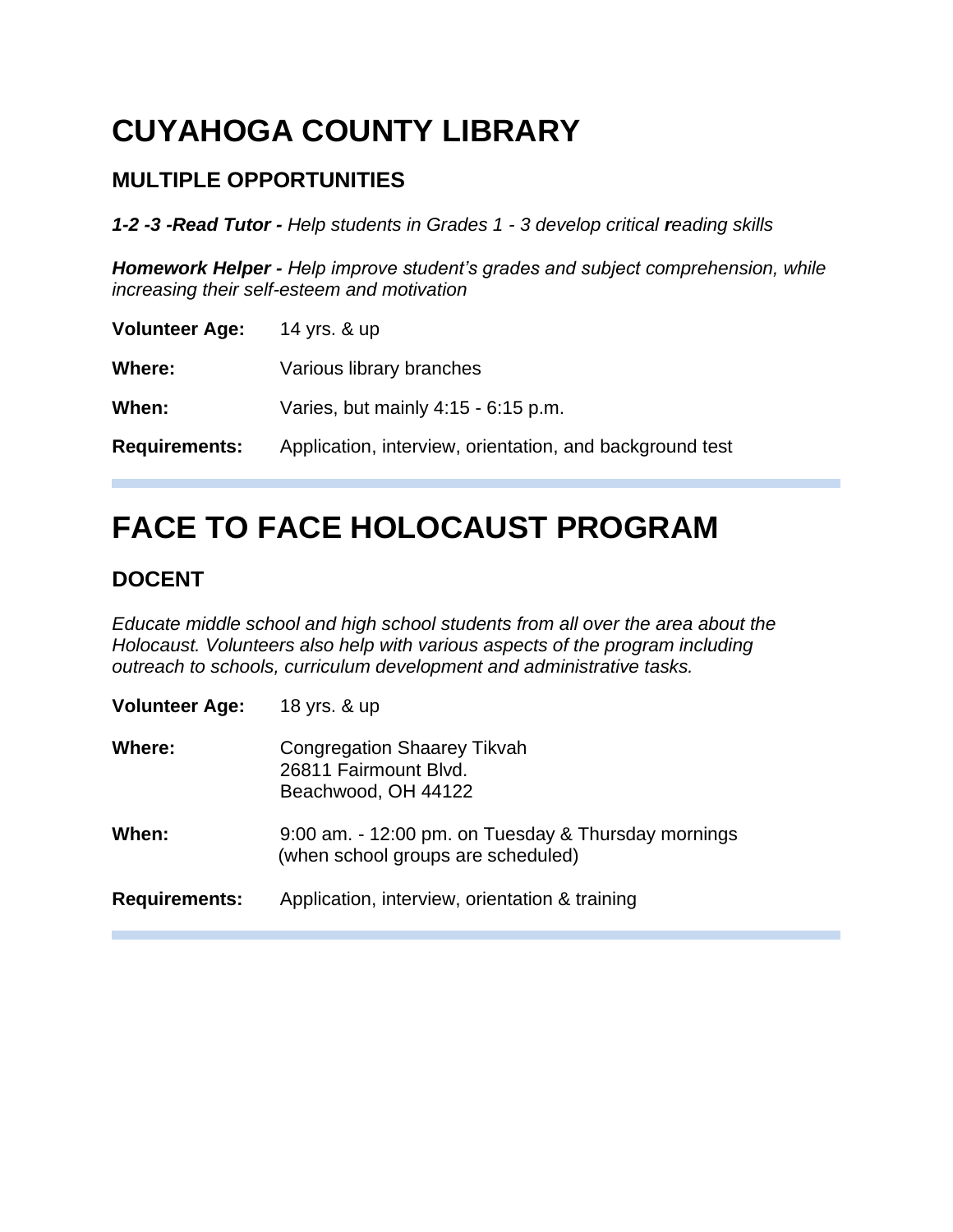# **JEWISH EARLY CHILDHOOD CENTERS**

### **CLASSROOM ASSISTANT**

*Cuddle up with little ones while reading stories, singing songs, and playing. May include: Gross Schechter, JDN Nursery, Mandel JCC, Mandel JDS, and YABI.*

**Volunteer Age:** 18 yrs. & up

**Where:** See above

When: Monday – Friday (Choose 1 day/wk.)

**Requirements:** Application, interview & orientation

### **JUNIOR ACHIEVEMENT**

### **CLASSROOM PRESENTER**

*.*

*Inspire children in K-12th grade to succeed in a global economy by giving them the knowledge and skills they need to own their economic success, plan for their future, and make smart academic and economic choices.* 

**Volunteer Age:** 21 yrs. & up **Where:** Various schools throughout Cleveland **When:** Monday – Friday; 1 day/wk. for 5-7 wks., 45 min. – 1 hr. **Requirements:** Application, interview & orientation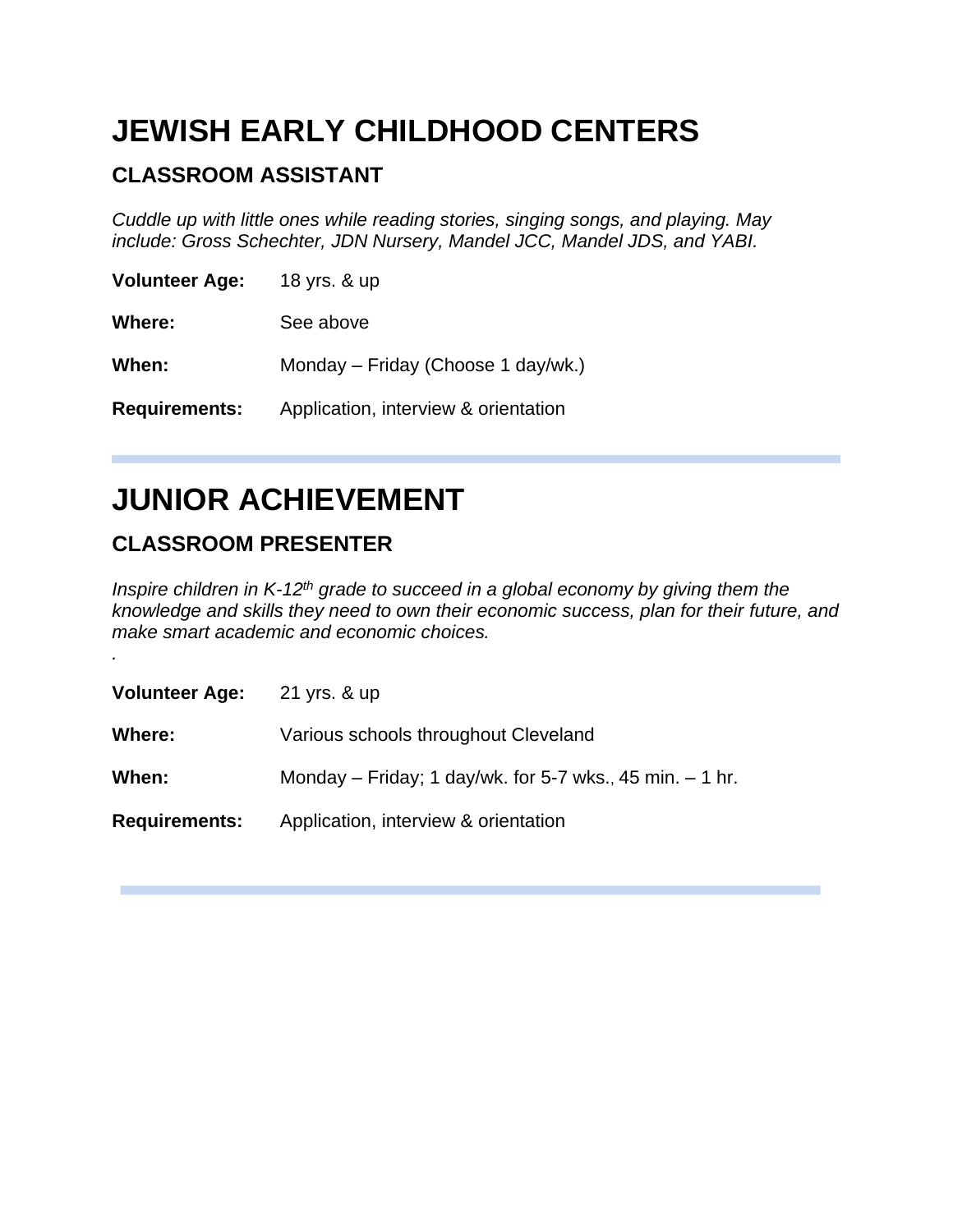# **KIDS' BOOK BANK**

### **MULTIPLE OPPORTUNITIES**

*Sort, Pack and/or Deliver - Volunteer's sort & pack donated books by category and age or grade level.*

*Fill Little Free Libraries - Pick up books at the Kids' Book Bank and deliver to the Little Libraries located in neighborhoods throughout Cleveland.*

| <b>Volunteer Age:</b> | 13 yrs. & up, Family-Friendly                     |
|-----------------------|---------------------------------------------------|
| Where:                | 3635 Perkins Ave., Ste. 1E<br>Cleveland, OH 44114 |
| When:                 | It's flexible!                                    |
| <b>Requirements:</b>  | Sign up online in advance                         |

# **LAKE ERIE INK**

### **CREATIVE WRITING COACH**

*Volunteers help provide academic support and encouragement in this afterschool program and creative writing workshops.*

| <b>Volunteer Age:</b> | 15 yrs. & up                                                                                                               |
|-----------------------|----------------------------------------------------------------------------------------------------------------------------|
| <b>Where:</b>         | Various schools                                                                                                            |
| When:                 | Monday - Thursday (Choose 1 day/wk.) 3:00-5:30 pm; evening &<br>weekend creative writing options and week-long summer camp |
| <b>Requirements:</b>  | Application, interview & orientation                                                                                       |
|                       |                                                                                                                            |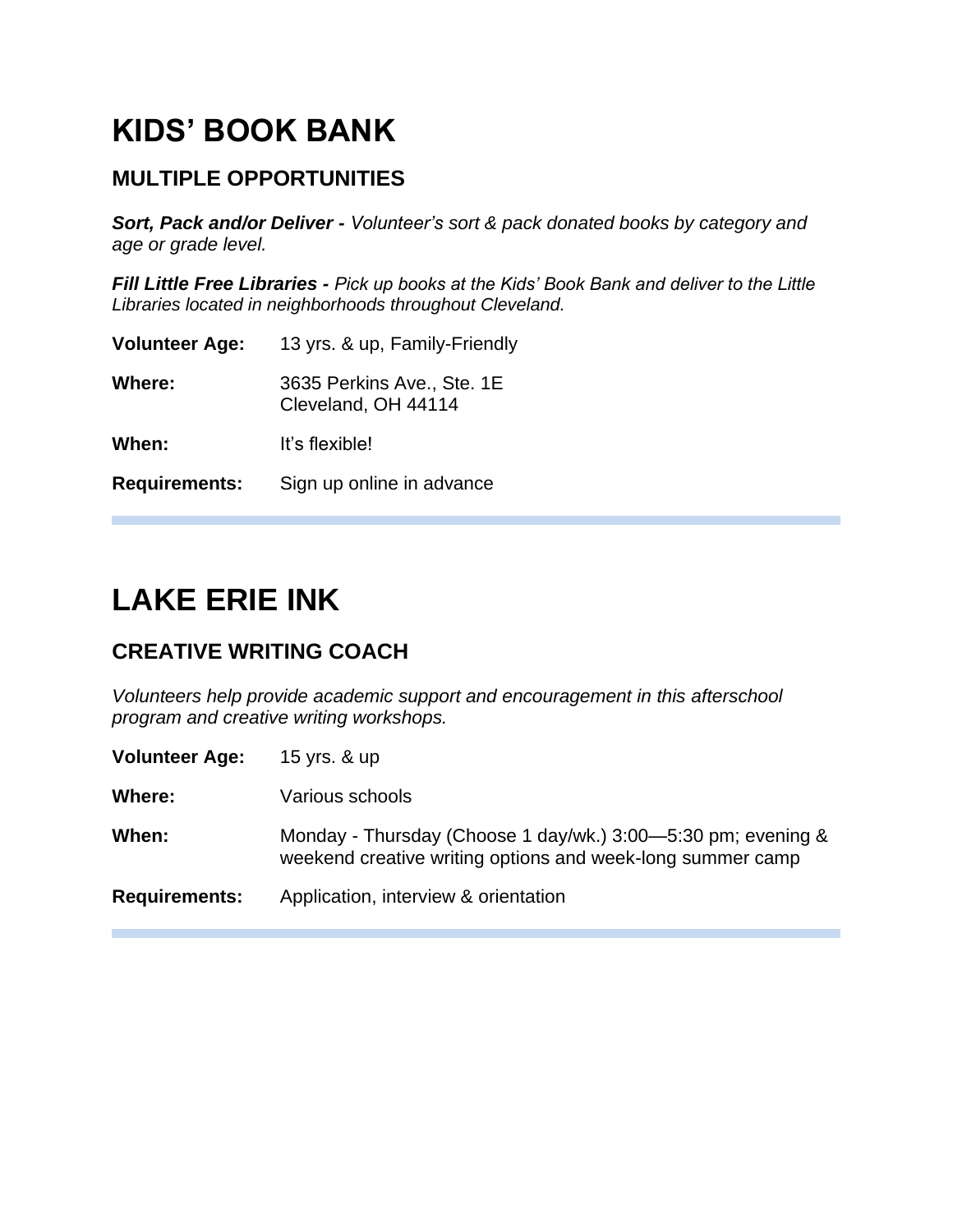# **MALTZ MUSEUM OF JEWISH HERITAGE**

### **DOCENT**

*Conduct students or adult tours and carry out the Maltz Museum mission to build bridges of tolerance and understanding with other religions, cultures, and ethnic backgrounds.*

| <b>Volunteer Age:</b> | 18 yrs. & up                                                                                                       |
|-----------------------|--------------------------------------------------------------------------------------------------------------------|
| Where:                | 2929 Richmond Rd.<br>Cleveland, OH 44122                                                                           |
| When:                 | It's flexible!                                                                                                     |
| <b>Requirements:</b>  | Application, interview, volunteer orientation plus 15 hrs. of training;<br>minimum commitment of 3 tours per month |

# **SEEDS OF LITERACY**

### **TUTOR ADULTS**

*Make a life-changing impact on adult learners by tutoring basic ESL literacy skills and/or GED preparation.*

| <b>Volunteer Age:</b> | 18 yrs. & up                                                                    |
|-----------------------|---------------------------------------------------------------------------------|
| Where:                | 13815 Kinsman Rd.<br>Cleveland, OH 44120                                        |
| When:                 | Monday - Thursday (choose 1 day/wk.); 2 hr. classes; flexible class<br>schedule |
| <b>Requirements:</b>  | Application, interview & orientation, prefer 1 yr. commitment                   |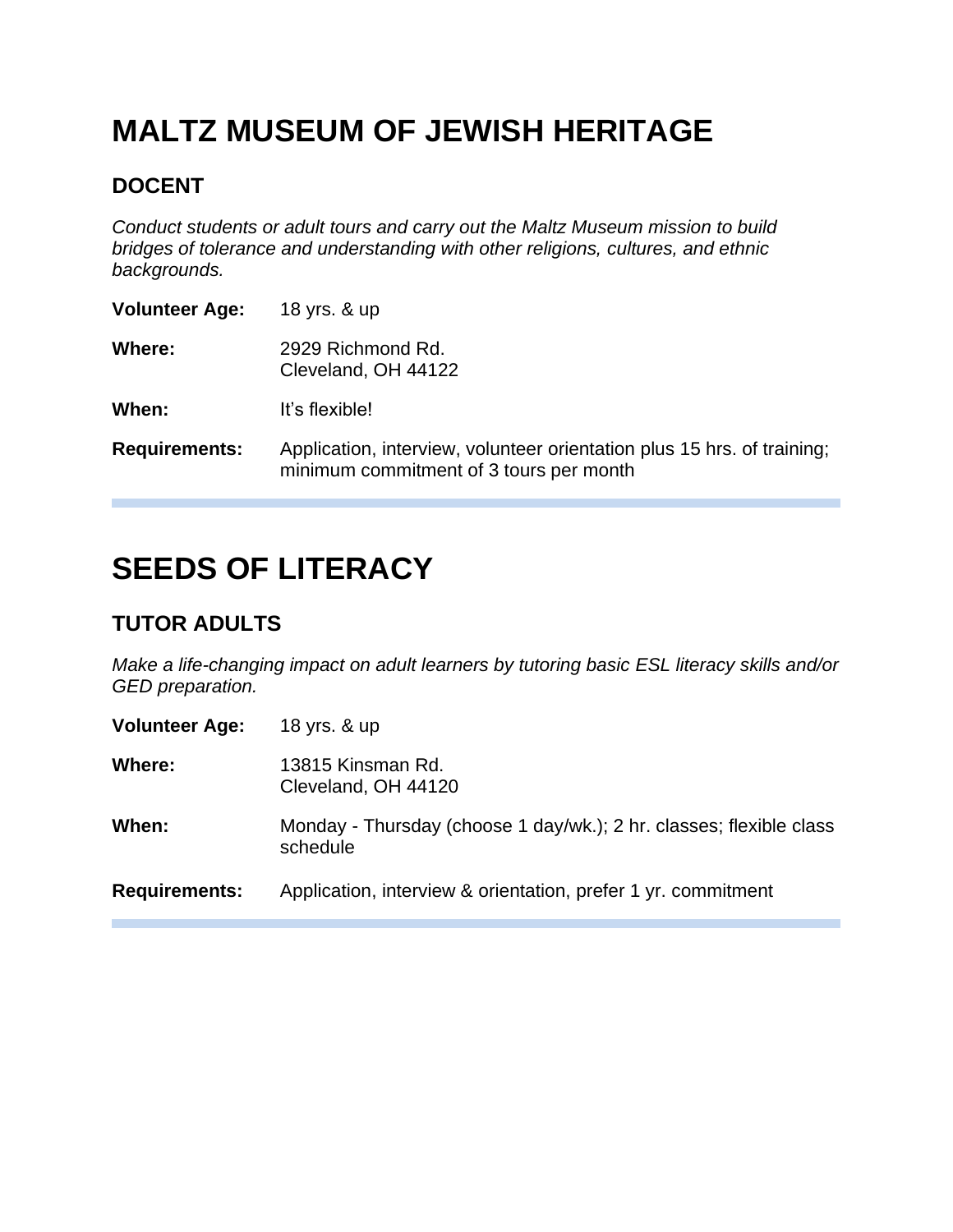# **THE MUSIC SETTLEMENT**

### **STORYTELLER, CLASSROOM ASSISTANT**

*Promote music and creative expression with 3 – 6-year old's while reading, playing games and/ or being a scribe on a field trip. Library and administrative duties available.* 

| <b>Volunteer Age:</b> | 18 yrs. & up                                                                                                    |
|-----------------------|-----------------------------------------------------------------------------------------------------------------|
| Where:                | University Circle, 11125 Magnolia Dr., Cleveland, OH 44106<br>Ohio City, 2610 Detroit Ave., Cleveland, OH 44113 |
| When:                 | Flexible weekday options, $9:00 - 11:00$ am. and/or $3:30 - 5:00$ pm                                            |
| <b>Requirements:</b>  | Application, interview & orientation, prefer 1 yr. commitment                                                   |

### **YOUTH OPPORTUNITIES UNLIMITED**

### **MULTIPLE OPPORTUNITIES**

*Mock Interviewer - Share best practices & interview skills with students*

*Resume Builder - Help prepare students resume for employment readiness*

*Business Coach - Provide 1:1 mentoring to students as they turn class lesson into their own small business venture*

**Volunteer Age:** 18 yrs. & up

**Where:** Various Cleveland Metropolitan Schools

**When:** Days & times vary

**Requirements:** Application form & orientation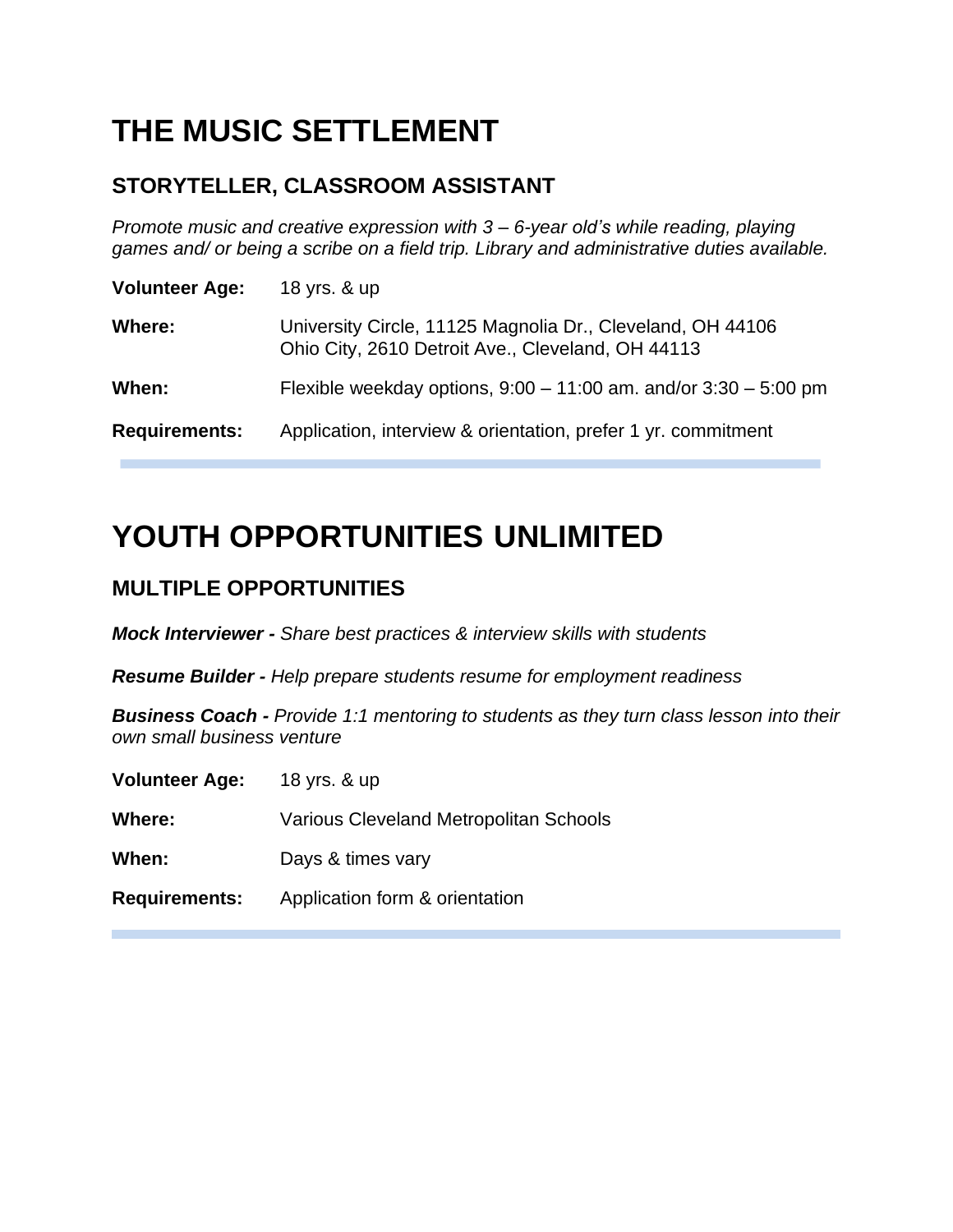# **WESTERN RESERVE HISTORICAL SOCIETY**

### **CLEVELAND JEWISH ARCHIVES**

*Great opportunity for Cleveland Jewish history buffs. Volunteers assist in organizing documents and/or scanning historical photos.*

| <b>Volunteer Age:</b> | 18 yrs. & up                                      |
|-----------------------|---------------------------------------------------|
| Where:                | 10825 East Blvd.<br>Cleveland, OH 44106           |
| When:                 | Monday - Friday; flexible hrs. (choose 1 day/wk.) |
| <b>Requirements:</b>  | Interview and 1 hr. volunteer orientation         |
|                       |                                                   |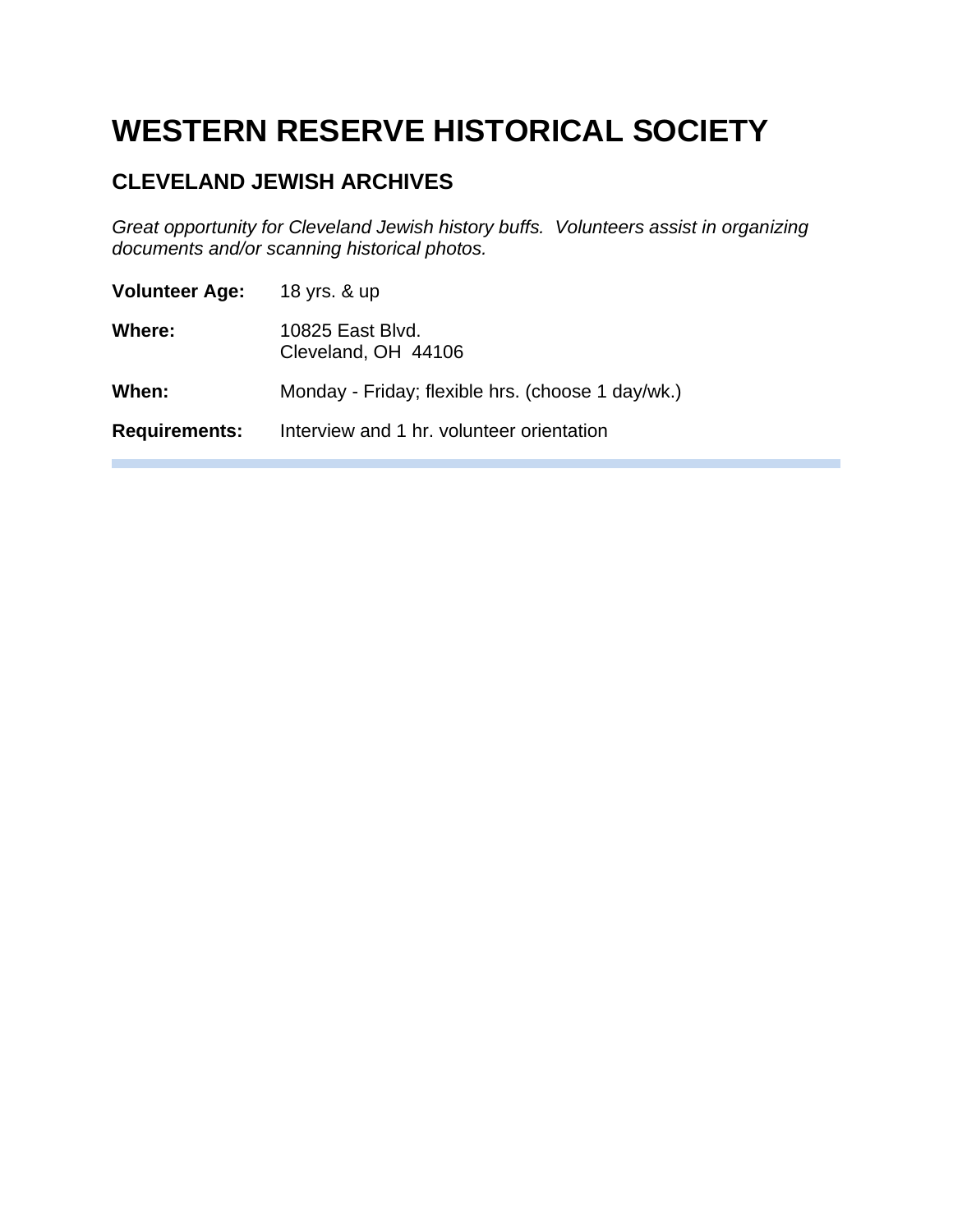# **ENVIRONMENT**

# **DRINK LOCAL. DRINK TAP**

### **BEACH CLEANUP CREW MEMBER**

*Help keep our great Lake Erie GREAT! What happens here matters everywhere because water (and pollution) knows no boundaries; perfect opportunity for families to help preserve our water and environment.*

| <b>Volunteer Age:</b> | 12 yrs. & up, Family-friendly                                         |
|-----------------------|-----------------------------------------------------------------------|
| Where:                | Various local beaches                                                 |
| When:                 | Sunday mornings, 1 x per month, April - September                     |
| <b>Requirements:</b>  | Come as you are and have fun while helping to save our<br>environment |

# **HEBREW CULTURAL GARDEN (HCG)**

*Calling all "green thumbs"! Become part of the HCG Volunteer Corp to plant and weed perennials seen by hundreds of visitors every summer. HCG is a project of the Jewish Federation of Cleveland.* 

| <b>Volunteer Age:</b> | 13 yrs. & up; Family-friendly                          |
|-----------------------|--------------------------------------------------------|
| <b>Where:</b>         | 1060 East Blvd., Cleveland, OH 44108                   |
| When:                 | Meets every other Sunday morning from June - September |
| <b>Requirements:</b>  | Your time and energy. Sign up through JVN.             |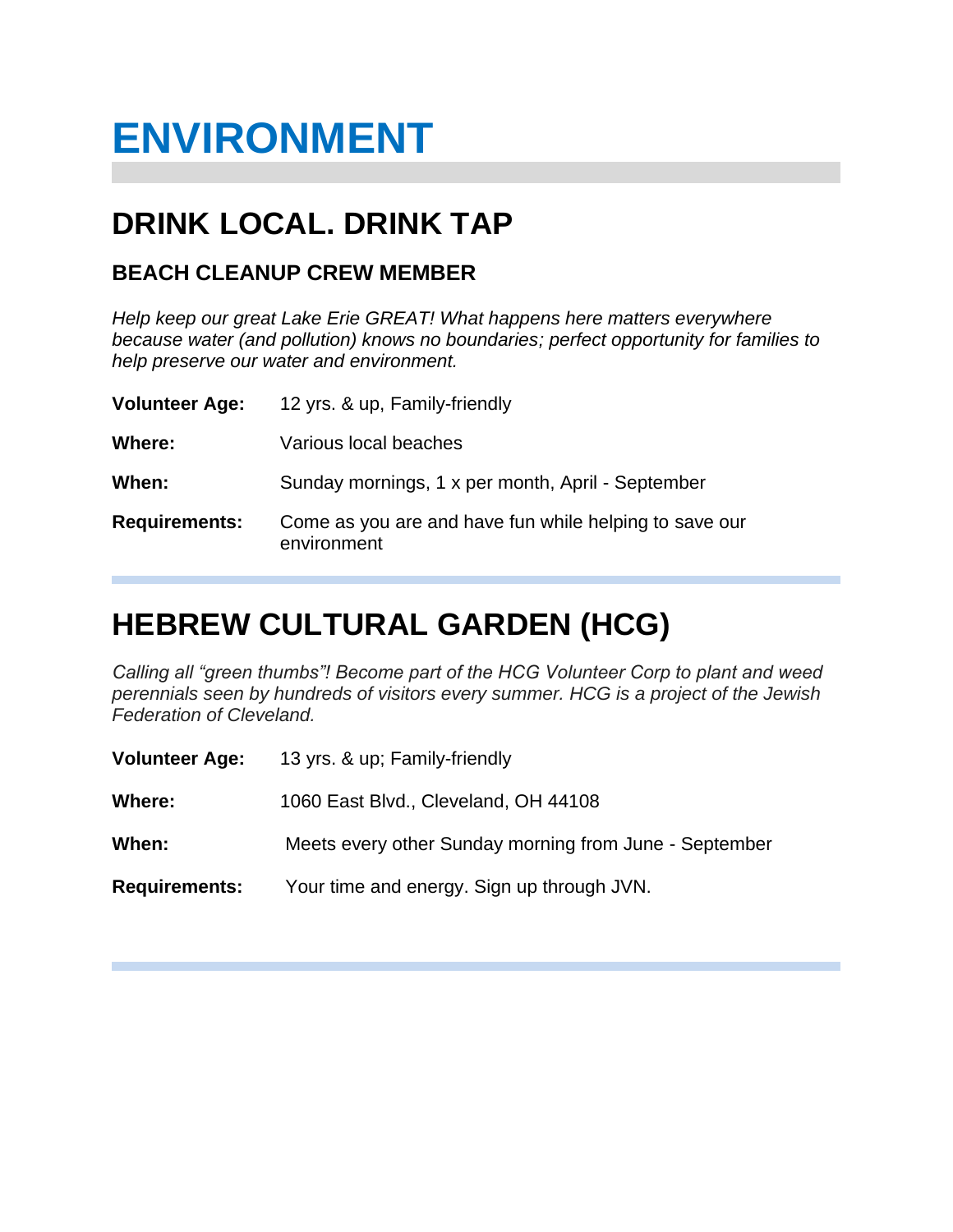# **NATURE CENTER AT SHAKER LAKES**

*Volunteers play a vital role helping Shaker Lakes achieve their goals of conserving the land, connecting people to nature and inspiring environmental stewardship. A variety of seasonal opportunities are available such as land management & trail maintenance.* 

| <b>Volunteer Age:</b> | 13 yrs. & up; Family-friendly                                                                  |
|-----------------------|------------------------------------------------------------------------------------------------|
| Where:                | 2600 South Park Blvd.                                                                          |
| When:                 | Varies throughout the week and weekend                                                         |
| <b>Requirements:</b>  | Application and orientation (background check may be required<br>depending on the opportunity) |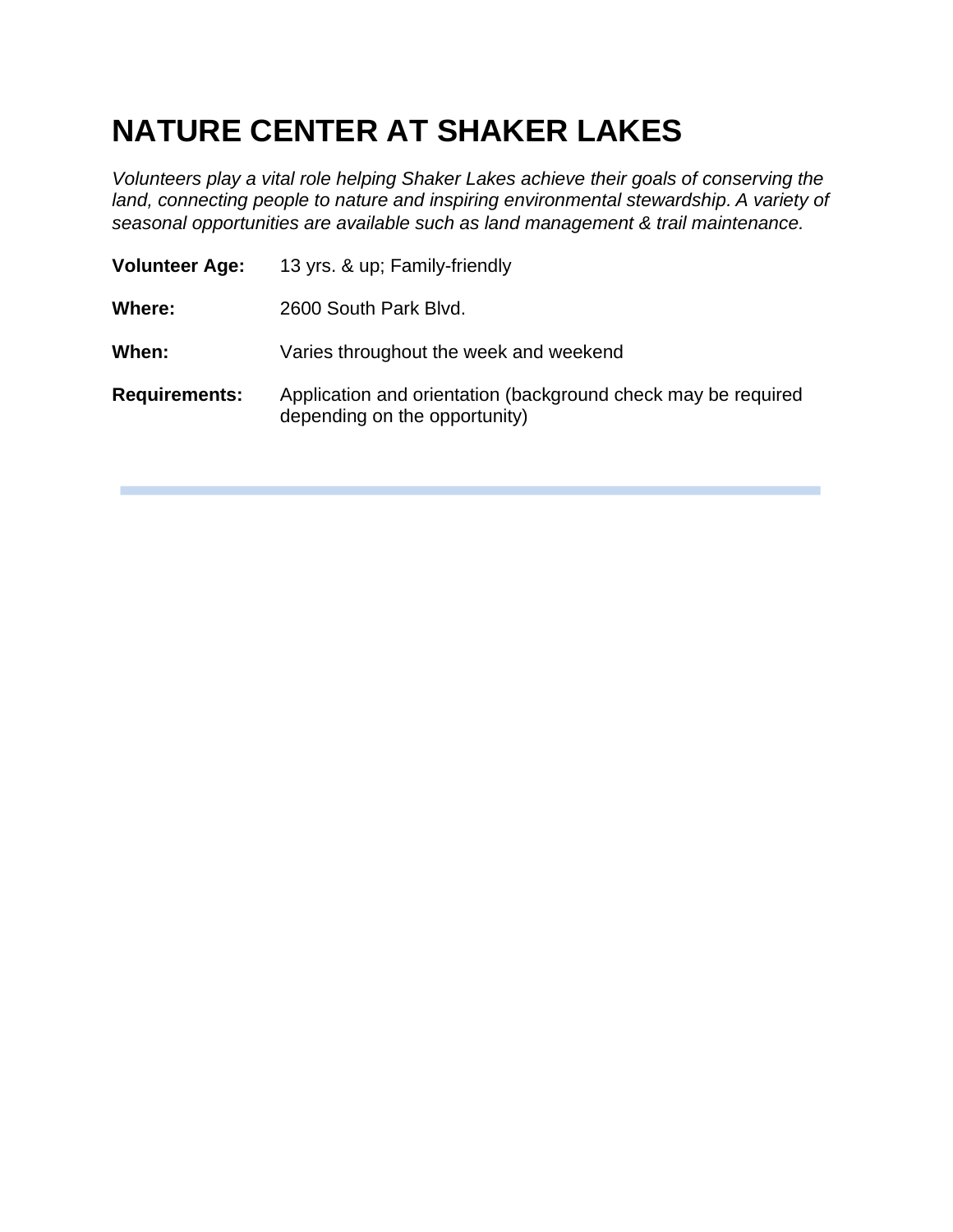# **HEALTH & WELLNESS**

# **ALZHEIMER'S ASSOCIATION**

### **SUPPORT GROUP FACILITATOR**

*Provide emotional, social, and educational support for those with early-stage dementia by facilitating conversations among participants about the challenges and success of being a caregiver.*

| <b>Volunteer Age:</b> | 18 yrs. & up                                                                                                     |
|-----------------------|------------------------------------------------------------------------------------------------------------------|
| Where:                | 23215 Commerce Park, Ste. 300<br>Beachwood, OH 44122                                                             |
| When:                 | It's flexible!                                                                                                   |
| <b>Requirements:</b>  | Application, orientation, and ongoing training; Lead 1 group<br>meeting per month; commit for a minimum of 1 yr. |

## **AMERICAN CANCER ASSOCIATION**

### **HOPE LODGE ACTIVITY LEADER**

*Provide support to residents living at Hope Lodge while they receive treatment for cancer at an area hospital. Lead an evening activity such as bingo, board games, music, or art project.*

**Volunteer Age:** 18 yrs. & up; Family-friendly **Where:** 11432 Mayfield Rd. Cleveland, OH 44106 **When:** It's flexible! **Requirements:** Application, interview, and training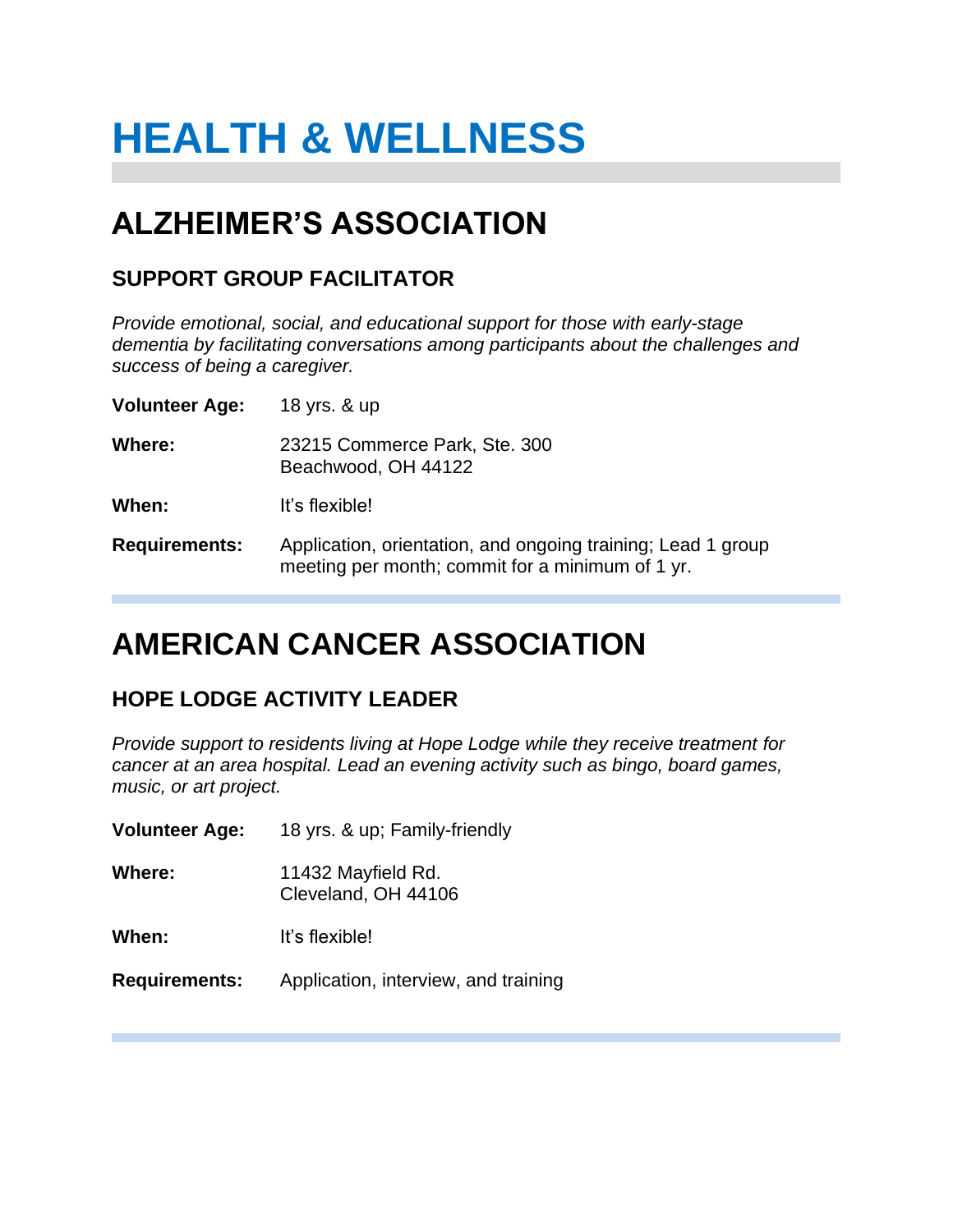# **AMERICAN RED CROSS**

### **MULTIPLE OPPORTUNITIES**

*Donor Ambassador - Greet blood donors, liaison to the medical team*

*Disaster Services Team - Assist families recovering from a home fire*

*Pillowcase Project Presenter - Educate children in Grades 3-5 in emergency preparedness during a 40—60-minute presentation in school classrooms.*

| <b>Volunteer Age:</b> | 18 yrs. $&$ up                                        |
|-----------------------|-------------------------------------------------------|
| Where:                | Various locations and schools in the community        |
| When:                 | Varies                                                |
| <b>Requirements:</b>  | Application, interview, references & background check |
|                       |                                                       |

# **BIKUR CHOLIM OF CLEVELAND**

### **MULTIPLE OPPORTUNITIES**

*Stock the Bikur Cholim hospitality rooms at hospitals throughout Cleveland*

*Deliver freshly home-cooked meals to hospital patients and those recovering from an illness at home*

| <b>Volunteer Age:</b> | Family-friendly, 13 yrs. & up              |
|-----------------------|--------------------------------------------|
| Where:                | Various hospitals and homes throughout CLE |
| When:                 | It's flexible!                             |
| <b>Requirements:</b>  | Interview and training                     |
|                       |                                            |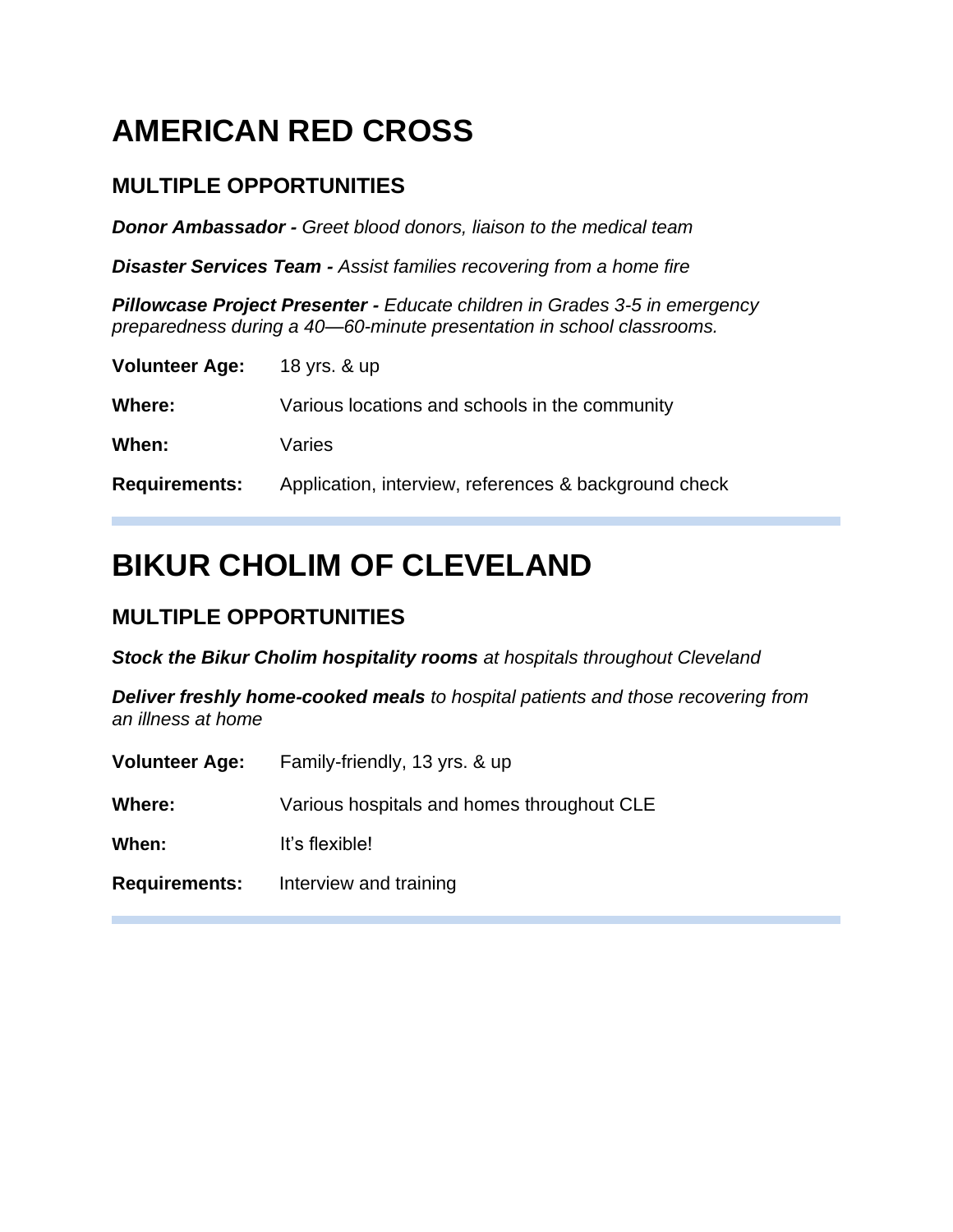# **HOSPICE OF THE WESTERN RESERVE**

### **LEGACY WRITER**

*Be matched with a hospice patient and capture his/her legacy using an electronic tool to document important milestones and events for generations to come.*

| <b>Volunteer Age:</b> | 18 yrs. & up                                                                                    |
|-----------------------|-------------------------------------------------------------------------------------------------|
| Where:                | 17876 St. Clair Ave.<br>Cleveland Hts., OH 44110                                                |
| When:                 | It's flexible!                                                                                  |
| <b>Requirements:</b>  | Complete online application form & interview; 16 hrs. of training,<br>background test & TB test |

### **INMOTION**

### **MULTIPLE OPPORTUNITIES**

*Client Liaison* **-** *Manage aspects of InMotion's introductions & orientations*

*Exercise Coach - Assist clients with Parkinson's disease maximize their potential during general Exercise classes, Spinning class and/or Pole Trekking class.*

| Volunteer Age: | 18 yrs. & up                                             |
|----------------|----------------------------------------------------------|
| Where:         | 4829 Galaxy Pkwy., Ste. K<br>Warrensville Hts., OH 44128 |

**When:** Various shifts available

**Requirements:** Application and orientation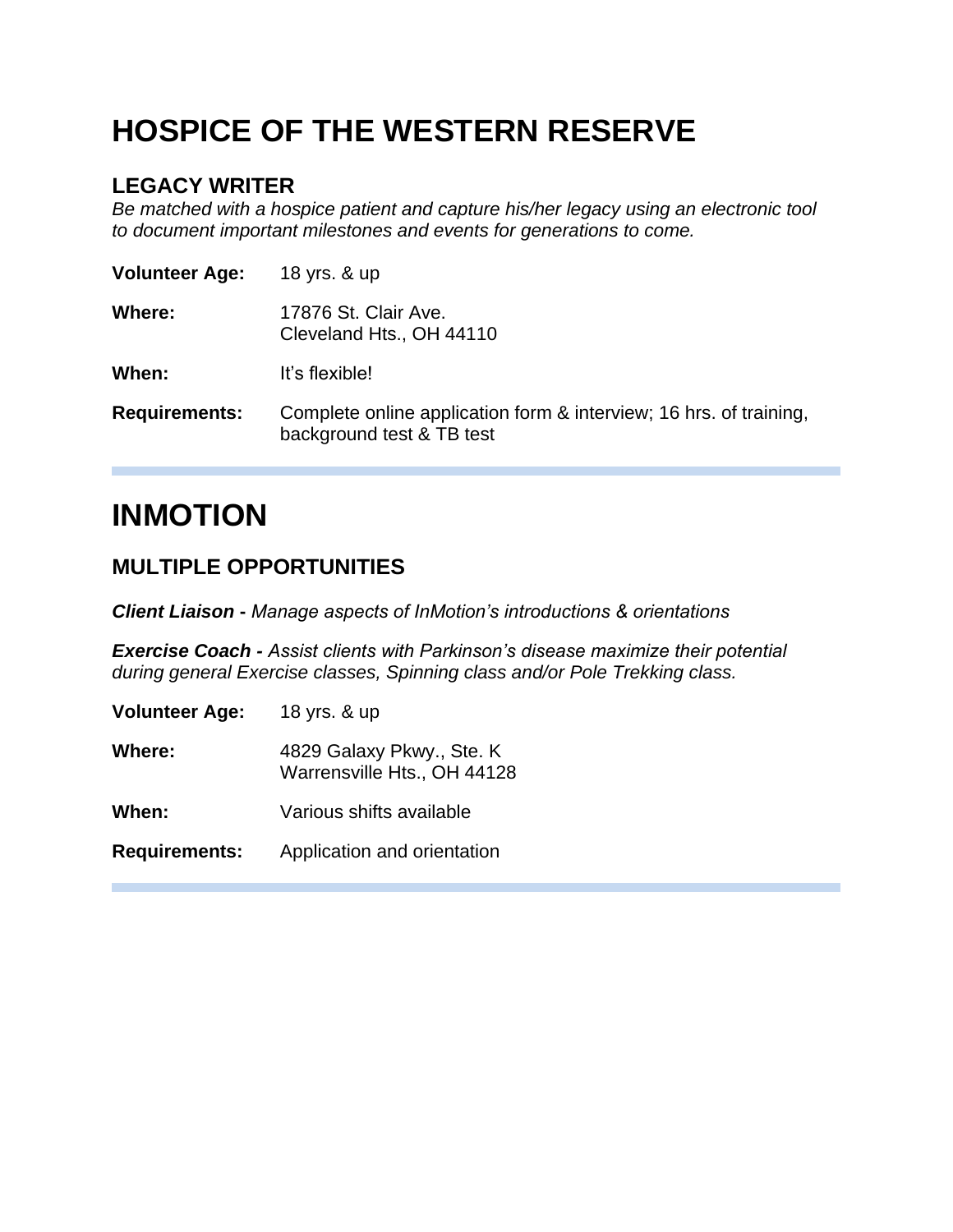# **JFSA (Jewish Family Service Association)**

### **MULTIPLE OPPORTUNITIES**

*Deliver Kosher Meals to Seniors - Tuesday and/or Thursday*

*Work Out Buddy - Assist a young adult or adult with a disability while they exercise*

*Horvitz YouthAbility Leader - help disabled & at-risk youth while they engage in volunteer opportunities and social enrichment activities*

| Family-friendly, 13 yrs. & up (depends on opportunity) |
|--------------------------------------------------------|
| <b>Various locations</b>                               |
| Varies                                                 |
| Application form, interview, and background check      |
|                                                        |

# **MEDWISH INTERNATIONAL**

### **SORT and PACK**

*Sort and pack up medical supplies to support healthcare providers to 3rd world countries around the world.*

| <b>Volunteer Age:</b> | 13 - 15 yrs. with adult; 16 yrs. & up               |
|-----------------------|-----------------------------------------------------|
| <b>Where:</b>         | 1625 E. 31 <sup>st</sup> St.<br>Cleveland, OH 44114 |
| When:                 | Various shifts available                            |
| <b>Requirements:</b>  | Application and on-site orientation                 |
|                       |                                                     |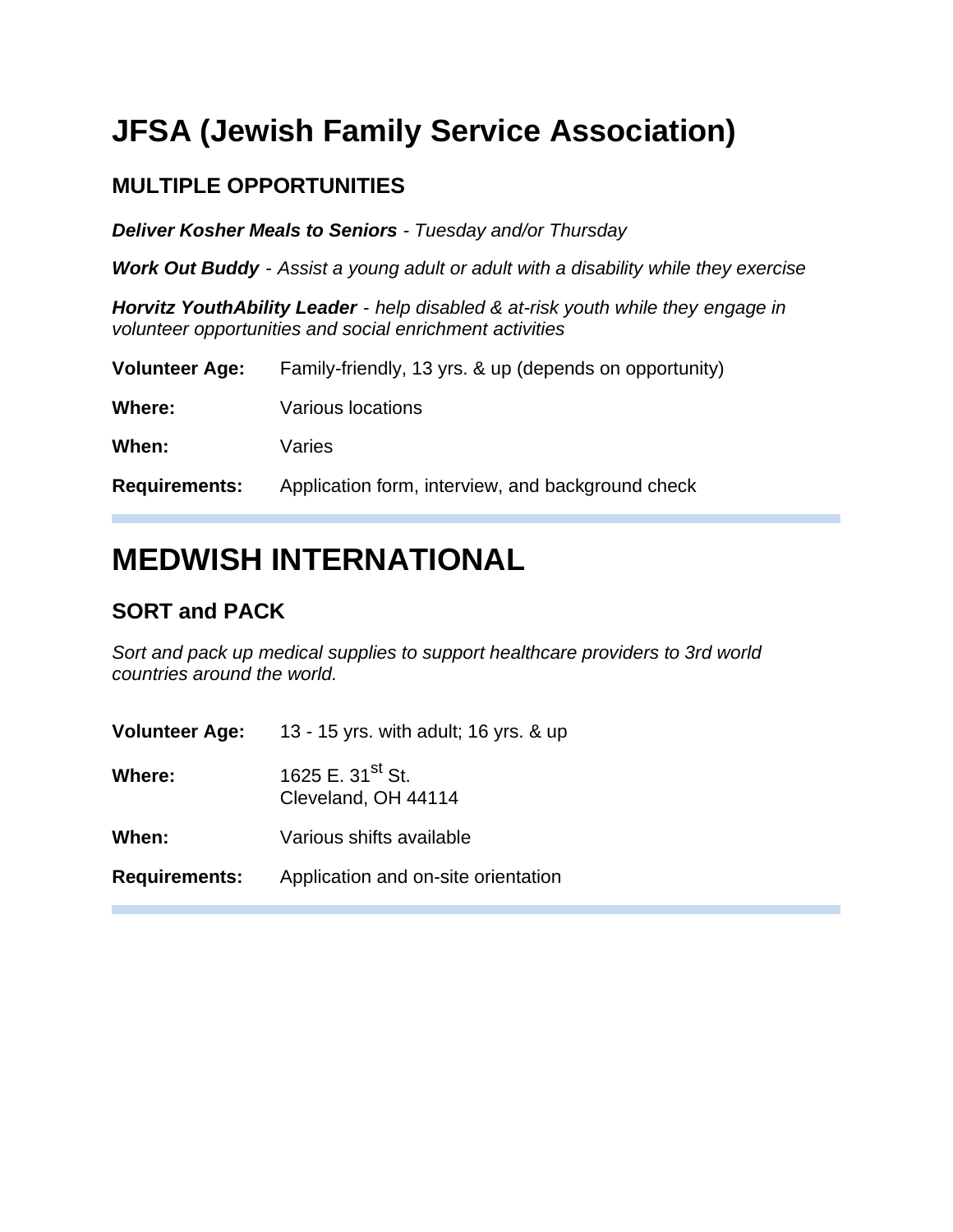# **OPEN HEART MAGIC**

### **BEDSIDE HOSPITAL MAGICIAN**

*Following an intensive training program you will bring laughter, hope, and strength to sick children in their hospital rooms – lifting their spirits, so they can benefit from this entertaining and empowering therapy. Volunteer recruitment takes place from April-August. Course is only given in the fall).*

| <b>Volunteer Age:</b> | 18 yrs. & up                                                                               |
|-----------------------|--------------------------------------------------------------------------------------------|
| Where:                | Cleveland Clinic or University Hospitals Rainbow, Babies &<br>Children                     |
| When:                 | Tuesdays or Thursday evenings (every other week)                                           |
| <b>Requirements:</b>  | Application, interview, 12-week training course (No prior magic<br>background is required) |

### **MENORAH PARK**

#### **MULTIPLE OPPORTUNITIES**

*Options include: guiding & welcoming visitors, being a friendly visitor, doing office work, preparing & serving meals at Pearl's Place.*

| <b>Volunteer Age:</b> | Family-friendly, 13 yrs. & up |
|-----------------------|-------------------------------|
|                       |                               |

**Where:** 27100 Cedar Rd. Cleveland, OH 44122

**When:** It's flexible!

**Requirements:** Application form, interview & orientation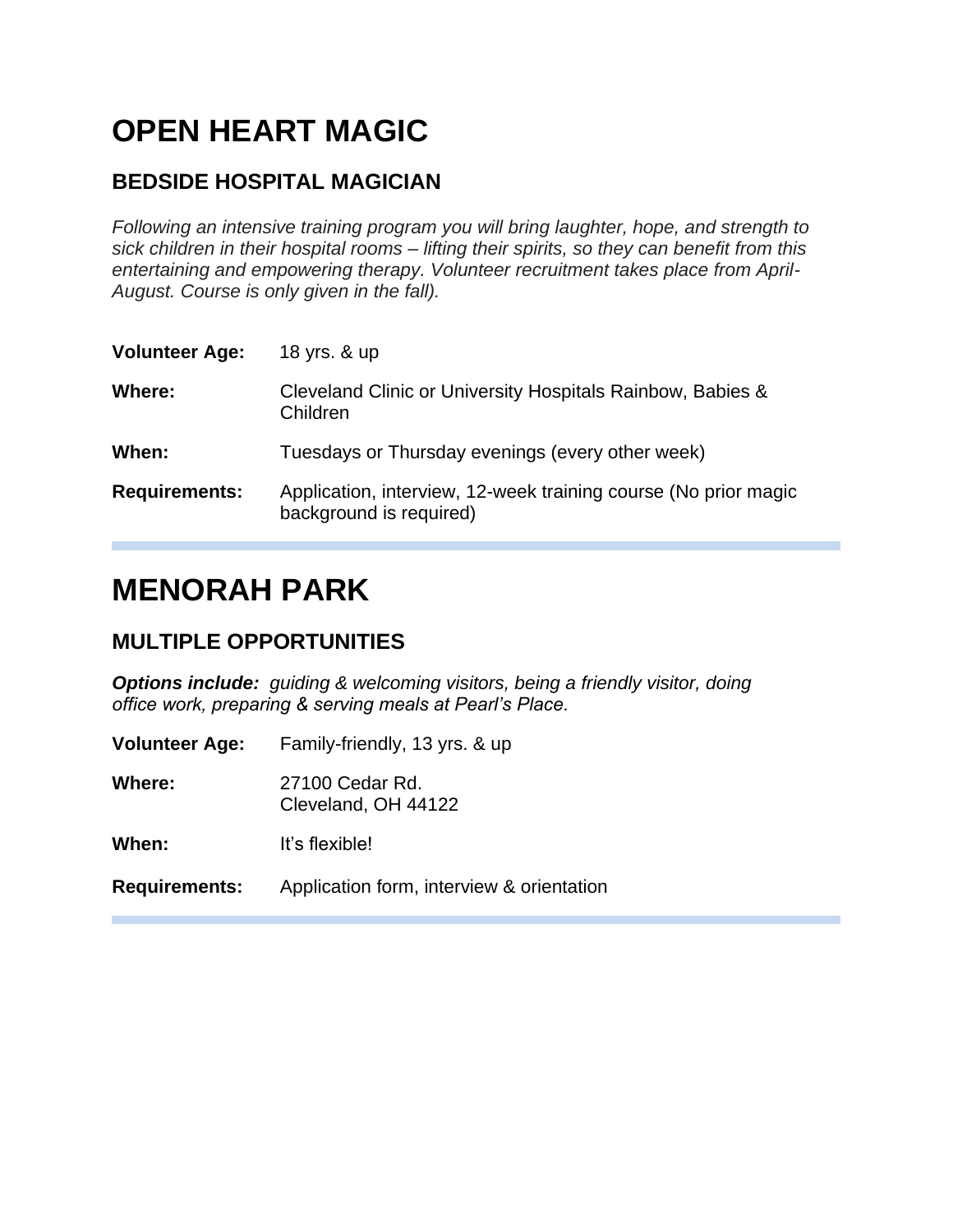# **MONTIEFIORE**

### **MULTIPLE OPPORTUNITIES**

*Options include: being a friendly visitor, preparing & serving meals at the Posh Nosh or, if you enjoy fashion, volunteer at The Shoppe at Montefiore.*

| <b>Volunteer Age:</b> | Family-friendly; 12 yrs. & up                    |
|-----------------------|--------------------------------------------------|
| Where:                | 1 David N. Myers Pkwy.<br>Beachwood, OH 4122     |
| When:                 | It's flexible!                                   |
| <b>Requirements:</b>  | Submit application form, interview & orientation |

# **PROVIDENCE HOUSE**

### **CHILDCARE VOLUNTEER**

*Protect at-risk children and families undergoing crisis to end child abuse and neglect. Volunteers support children living at Providence House through direct service work with children and the completion of laundry, meal prep and light cleaning tasks.*

**Volunteer Age:** 21 yrs. & up

**Where:** 2050 West 32nd St. Cleveland, OH 44113

**When:** 2-3 hr. shift/wk.

**Requirements:** Application, interview, references, intensive training including CPR and First Aid certification & background check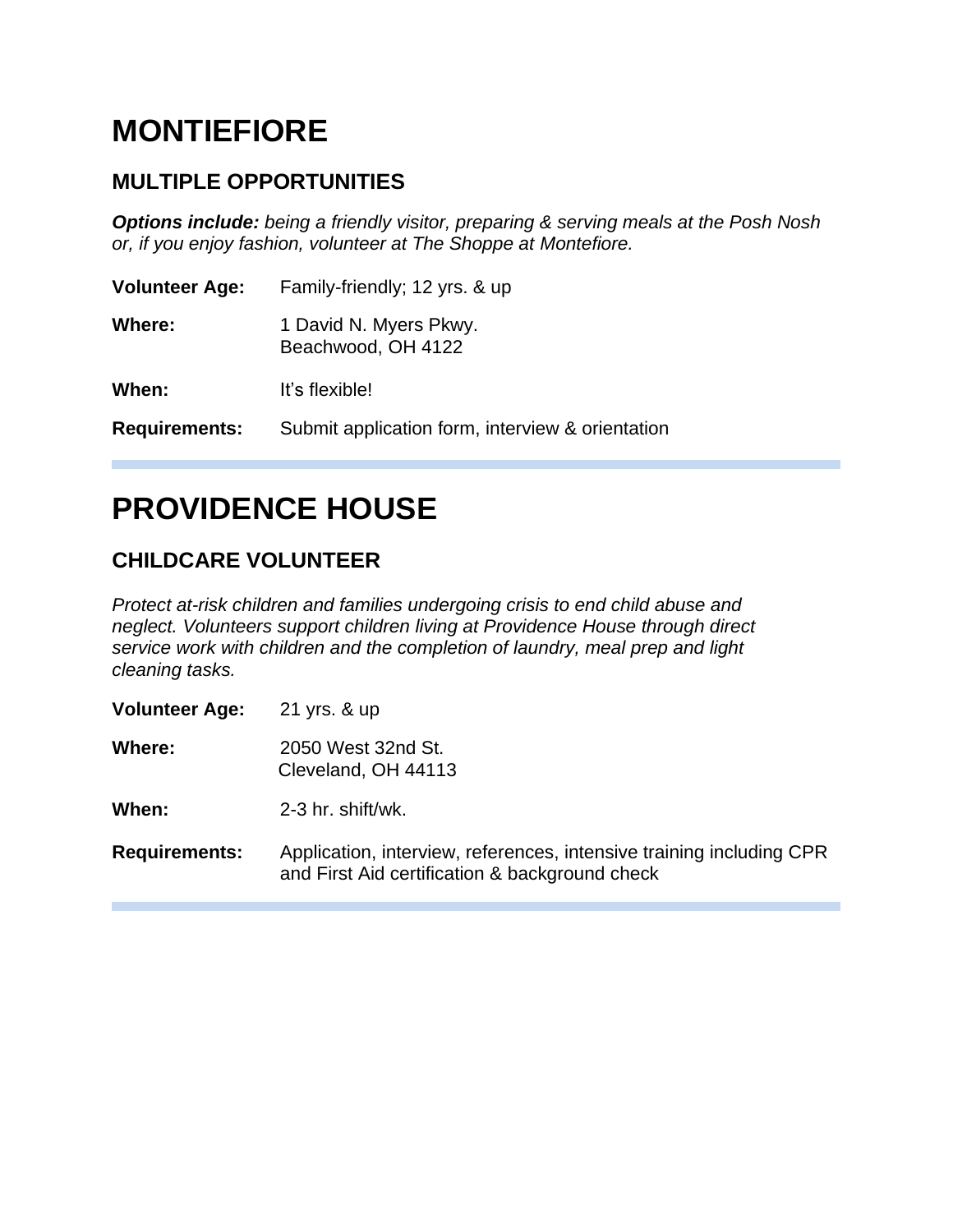# **RONALD McDONALD HOUSE**

### **MULTIPLE OPPORTUNITIES**

*Recreation Assistant - Friendly, welcoming volunteers are needed to offer support to families visiting sick children in the hospital*

*Receptionist - Greet families and volunteers at the front reception desk*

| 18 yrs. & up                                     |
|--------------------------------------------------|
| 10415 Euclid Ave.<br>Cleveland, OH 44106         |
| Varies                                           |
| Online application form, interview & orientation |
|                                                  |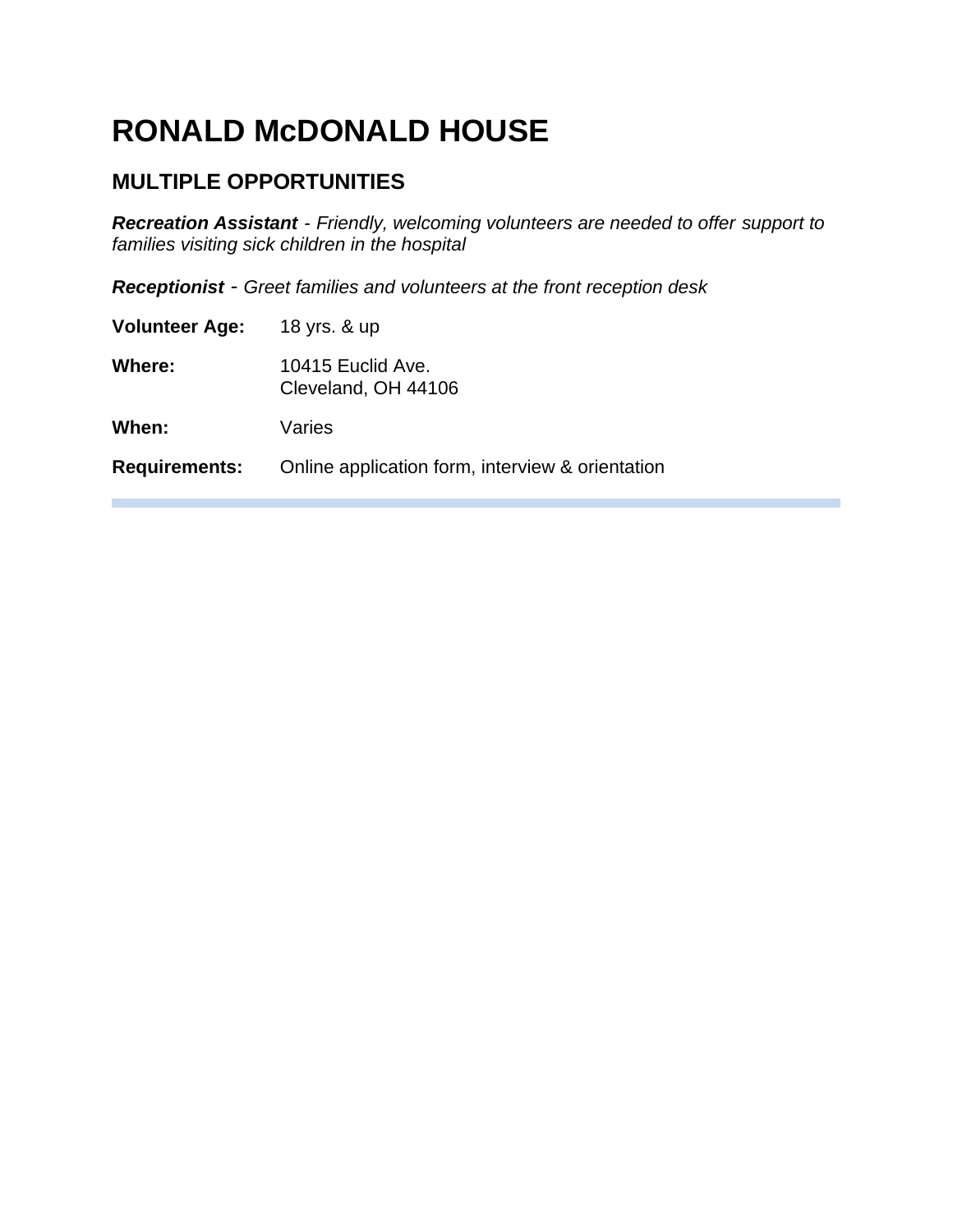# **HUNGER**

## **CLEVELAND CHESED CENTER**

### **MULTIPLE OPPORTUNITIES**

*Stock and/or Sort - stock shelves with canned goods, hygiene products, etc.; sort donated clothes by size and gender*

*Financial Literacy Planner - help low-income families with budget planning*

| <b>Volunteer Age:</b> | Family-friendly, 13 yrs. & up                     |
|-----------------------|---------------------------------------------------|
| Where:                | 1898 S. Taylor Rd.<br>Cleveland Heights, OH 44118 |
| When:                 | It's flexible!                                    |
| <b>Requirements:</b>  | Complete online application form, interview       |

## **CLEVELAND KOSHER FOOD PANTRY**

### **SORT, PACK AND/OR DELIVER**

*Help sort and deliver food to senior apartment complexes, provide friendly home visits when delivering food to shut-ins. Pack non-perishable food that is distributed to 4,000 clients each month.*

| <b>Volunteer Age:</b> | Family-friendly, 13 yrs. & up            |                                                                                           |                                                                 |
|-----------------------|------------------------------------------|-------------------------------------------------------------------------------------------|-----------------------------------------------------------------|
| Where:                | 2004 S. Green Rd.<br>Cleveland, OH 44121 |                                                                                           |                                                                 |
| When:                 |                                          | Sunday - 9:30 - 11:30 a.m.<br>Tuesday - 11:00 - 12:30 p.m.<br>Thursday - 5:15 - 6:45 p.m. | Packing<br>Packing<br>Food distribution to<br>community members |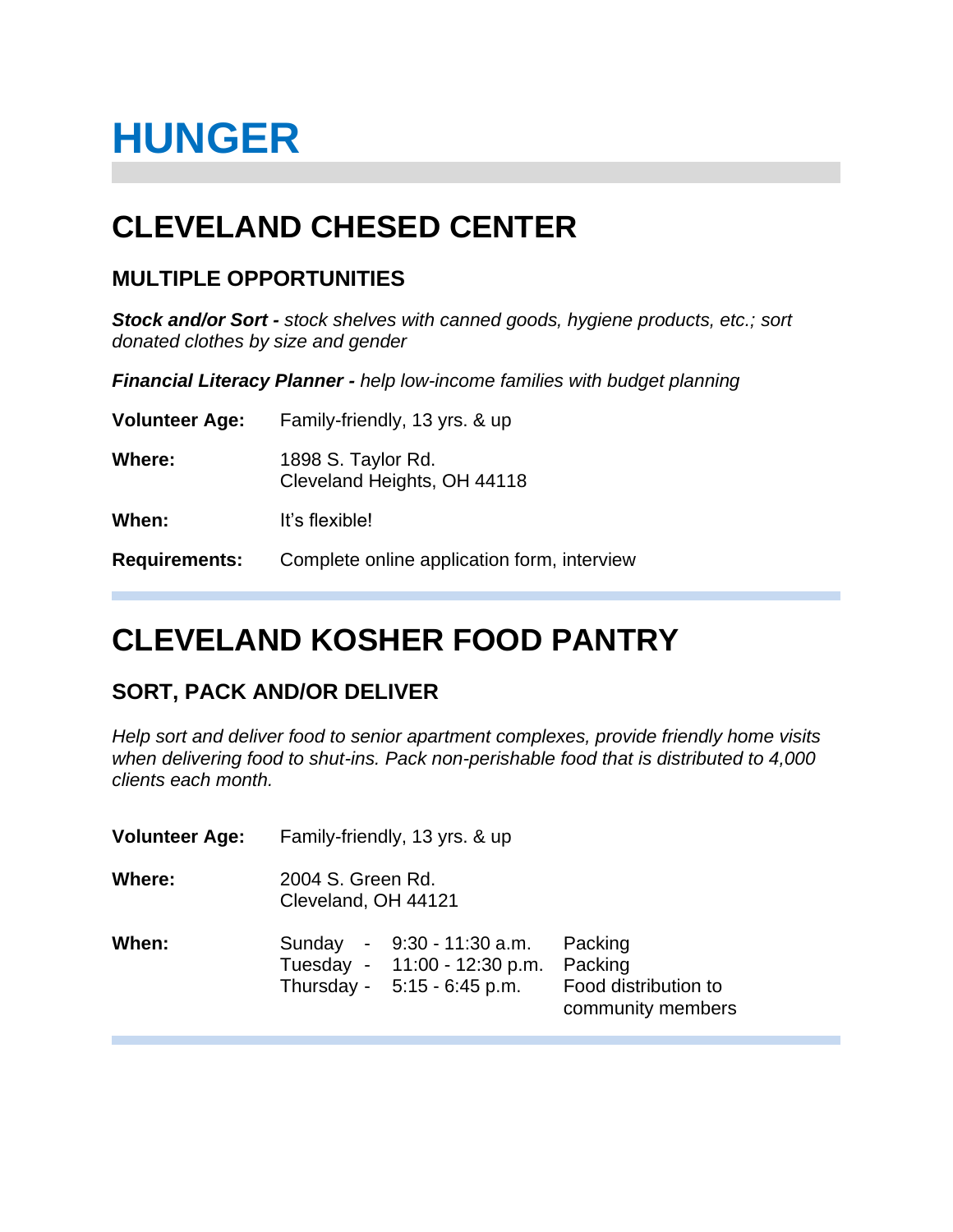# **GREATER CLEVELAND FOOD BANK**

### **MULTIPLE OPPORTUNITIES**

*Sort & Pack - non-perishable food that is distributed to throughout Cleveland*

*Community Kitchen - prepare hot meals for children at-risk for hunger*

*Family Night – ages 8+ and their families sort & pack food*

| <b>Volunteer Age:</b> | 12 yrs. with adult; 16 yrs. & up                |
|-----------------------|-------------------------------------------------|
| Where:                | 15500 S. Waterloo Rd.<br>Cleveland, OH 44110    |
| When:                 | Monday - Friday; various 2 hr. shifts available |
| <b>Requirements:</b>  | Online application form and orientation         |

# **ST. AUGUSTINE'S HUNGER CENTER**

### **FEED THE HUNGRY**

*Prepare and serve hot meals to adults at-risk for hunger*

| <b>Volunteer Age:</b> | 12 yrs. with adult; 16 yrs. & up                |
|-----------------------|-------------------------------------------------|
| Where:                | 1400 Howard Ave.<br>Cleveland, OH 44113         |
| When:                 | Monday – Sunday; various 2 hr. shifts available |
| <b>Requirements:</b>  | Online application form and orientation         |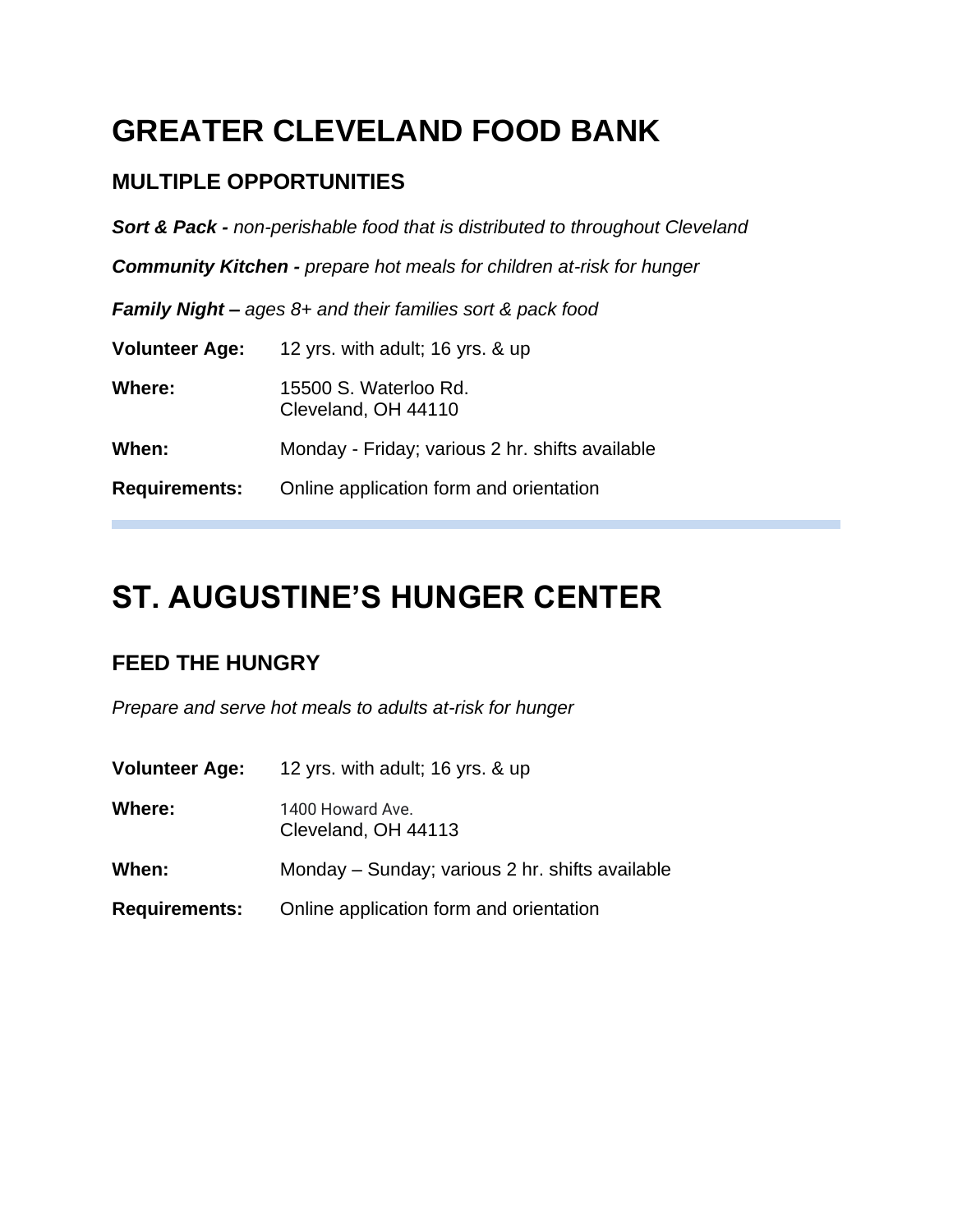# **MENTORING**

## **BELLEFAIRE JCB**

#### **MULTIPLE OPPORTUNITIES**

*Foster Care Mentor - create a special bond as a mentor for a 10 - 21 yr. old foster child in permanent custody of the Cuyahoga County Division of Children and Family Services.*

*Jewish Big Brothers Big Sisters Association (JBBBS) – Be the special person for a child who may be facing adversity. Have fun while shaping their lives as a positive role model.* 

| <b>Volunteer Age:</b> | 21 yrs. & up                                                                                                          |
|-----------------------|-----------------------------------------------------------------------------------------------------------------------|
| Where:                | One Pollack Circle<br>22001 Fairmount Blvd.<br>Cleveland, OH 44118                                                    |
| When:                 | It's flexible!<br>Meet with mentee 2 x's per month for a 2-3 hr. visit or field trip.                                 |
| <b>Requirements:</b>  | Complete online application form, interview, background check and<br>references; training & ongoing guidance provided |

# **CLEVELAND SCORE**

#### **BUSINESS MENTOR**

*Provide an entrepreneur with the tools he/she needs to run a successful business. Assist in creating a business plan, goals, and action plan. Be an ongoing resource while offering support and constructive suggestions.*

| <b>Volunteer Age:</b> | 18 yrs. & up               |
|-----------------------|----------------------------|
| Where:                | 1350 Euclid Ave., Ste. 216 |

Cleveland, OH 44115

**When:** It's flexible!

**Requirements:** Application form, interview, and orientation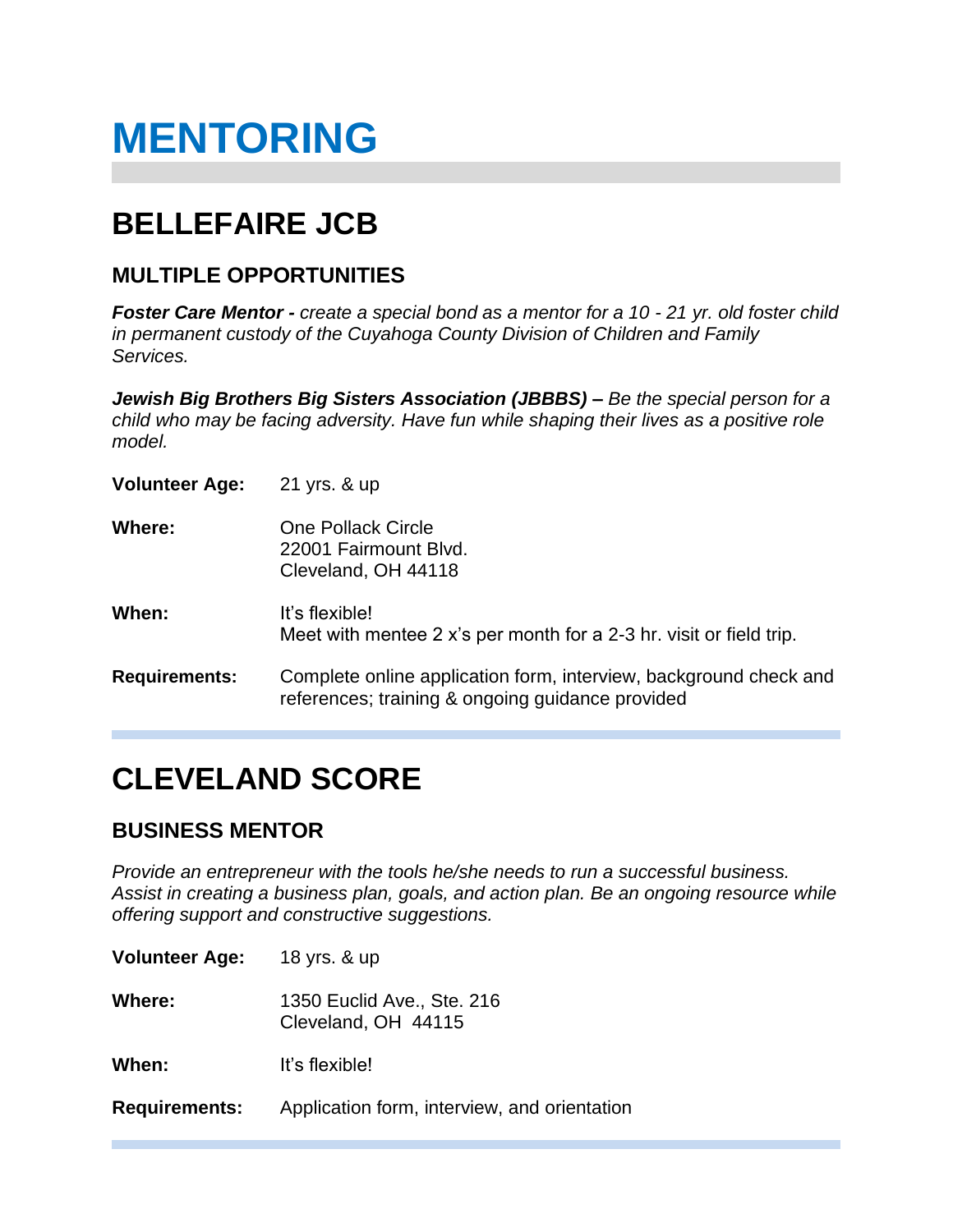# **COLLEGE NOW**

#### **MENTOR**

*Support & assist a college student to reach success. Exchange messages 2 x's a month and meet in person 3x's a yr. Mentors provide crucial advice to students many of whom are the first in their family to attend college.*

| <b>Volunteer Age:</b> | 20 yrs. & up                                                                                                                                                  |
|-----------------------|---------------------------------------------------------------------------------------------------------------------------------------------------------------|
| Where:                | 50 Public Sq., Ste. 1800<br>Cleveland, OH 44113                                                                                                               |
| When:                 | It's flexible!                                                                                                                                                |
| <b>Requirements:</b>  | College degree, submit online application form, phone interview,<br>background check & orientation. Commitment to follow student<br>through 4 yrs. of college |

# **ENGLISH LANGUAGE SERVICES (ELS)**

### **CONVERSATION PARTNERS**

*Be matched with an international college student and assist your student to develop their conversational skills in a relaxed setting.*

| 18 yrs. & up                                                                                        |
|-----------------------------------------------------------------------------------------------------|
| Coffee house of your choice near Case Western Reserve<br>University                                 |
| It's flexible! However, students are mostly available in the late<br>afternoon, evenings & weekends |
| Complete online application form & interview training provided                                      |
|                                                                                                     |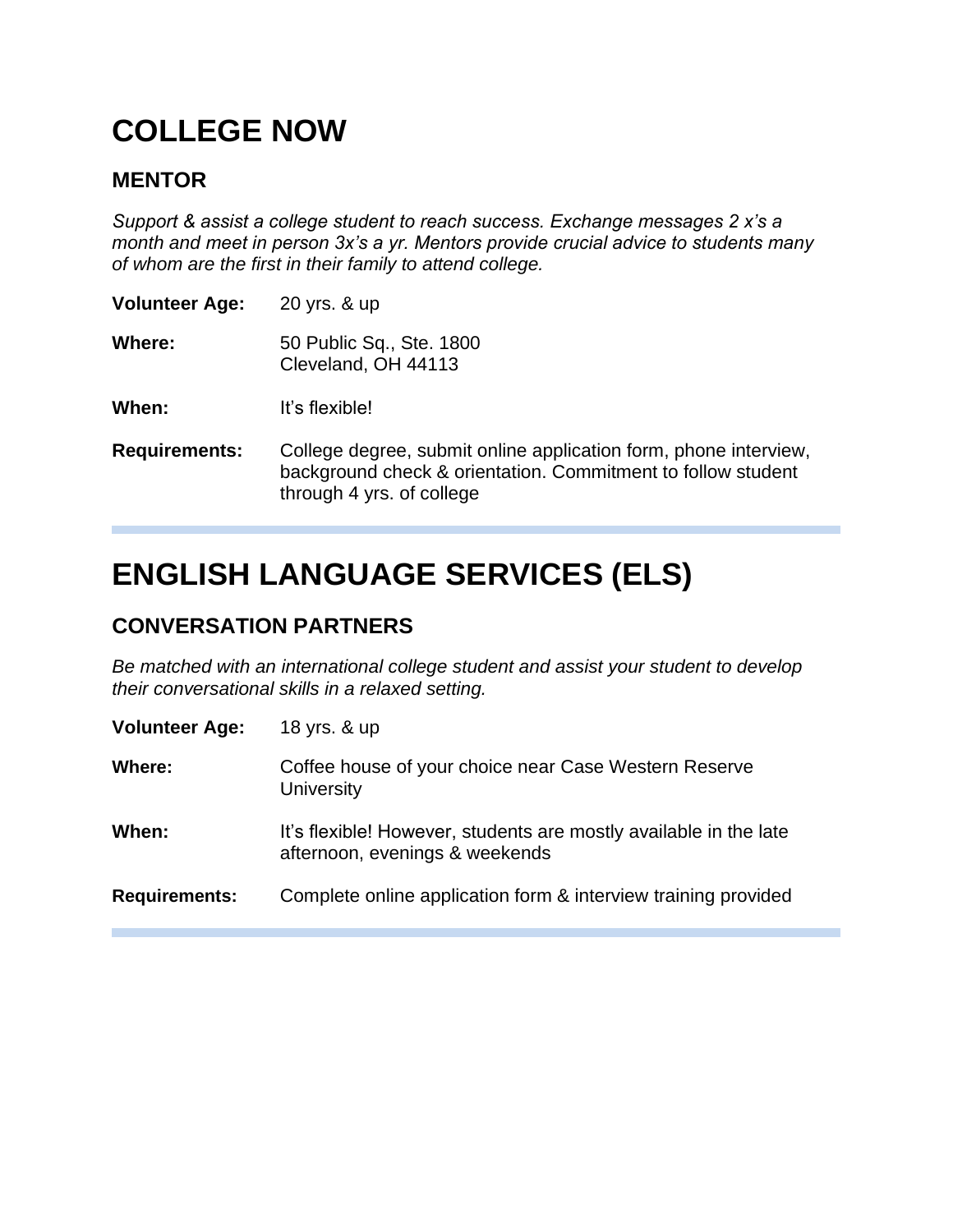# **THE FIRST TEE**

### **GOLF COACH ASSISTANT**

*Become a Golf Coach Assistant and help develop children/teens life skills and selfesteem in this unique character- building education program through the game of golf.*

| <b>Volunteer Age:</b> | 18 yrs. & up                                                                                                                          |
|-----------------------|---------------------------------------------------------------------------------------------------------------------------------------|
| Where:                | Macedonia, Euclid & Olmsted Twp. Golf facilities                                                                                      |
| When:                 | It's flexible! (Choose 1 day/wk. for 90 minutes)                                                                                      |
| <b>Requirements:</b>  | Submit online application form, orientation & shadow a veteran<br>coach; Basics of golf helpful, but you don't need to be a golf pro! |

## **THE JEWISH ENTREPRENUR**

### **BUSINESS MENTOR**

*Mentor an entrepreneur looking to start up or grow their business. Knowledge of marketing, manufacturing, education, operations, finance, or retail a plus. Your expertise will enable your mentee the skills, confidence and values information that are essential for success*. *This is a program offered through Gesher Cleveland.* 

| <b>Volunteer Age:</b> | 21 yrs. & up                                                      |
|-----------------------|-------------------------------------------------------------------|
| Where:                | Phone appointment at your convenience                             |
| When:                 | It's flexible!                                                    |
| <b>Requirements:</b>  | Online application form, interview, orientation & background test |
|                       |                                                                   |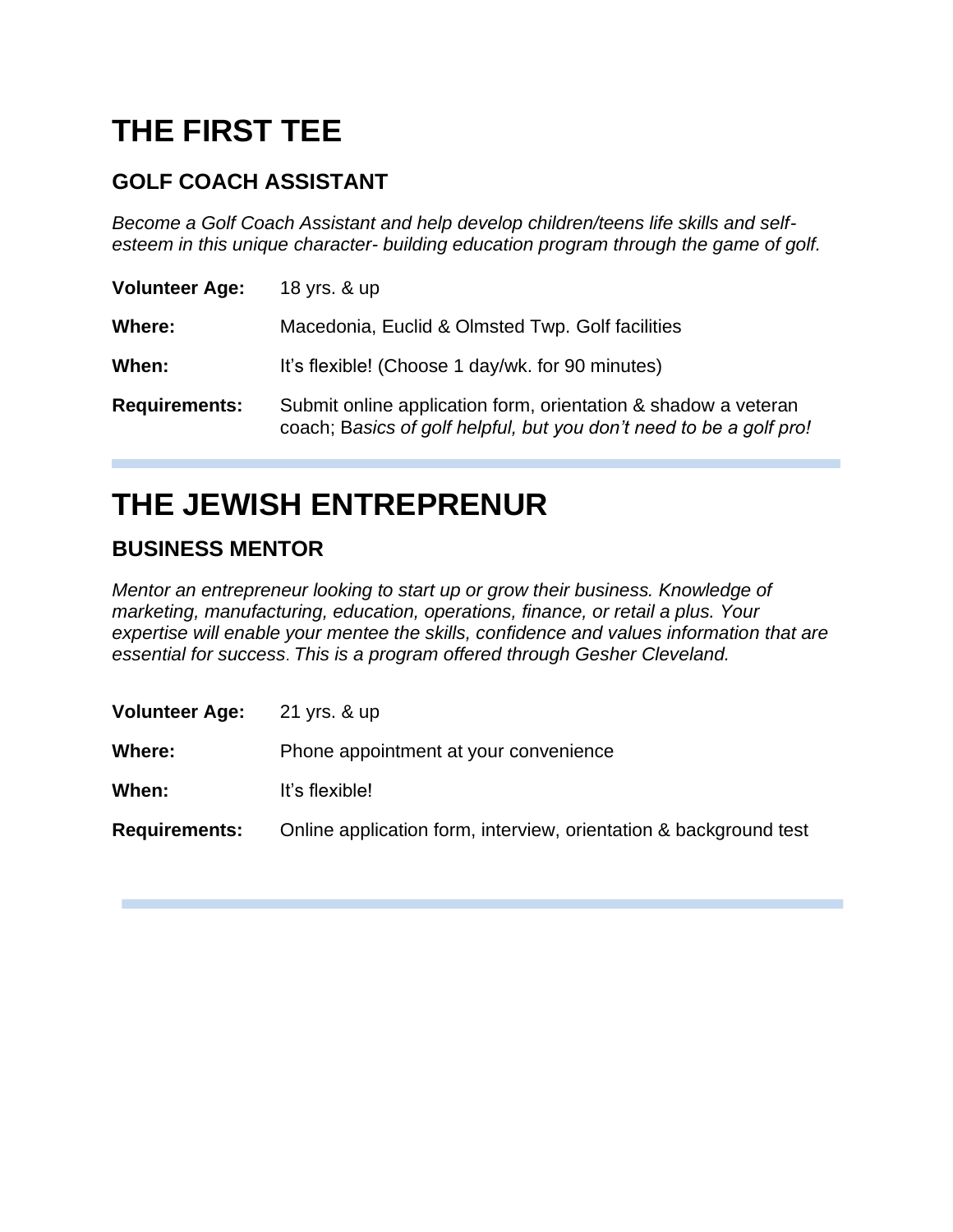# **THE REFUGEE RESPONSE**

#### **MENTOR**

*Refugee Response Mentoring Program pairs refugee students with a volunteer mentor to provide meaningful academic and acculturation support to their student. Volunteering takes place in the student's home in the Lakewood area.*

| <b>Volunteer Age:</b> | 21 yrs. & up                                                                  |
|-----------------------|-------------------------------------------------------------------------------|
| Where:                | Mentee's home                                                                 |
| When:                 | Afterschool or weekends for 2 hrs./wk.                                        |
| <b>Requirements:</b>  | Application, interview, orientation, training sessions and<br>background test |

# **TOWARDS EMPLOYMENT**

### **MOCK INTERVIEWER**

*Empower vulnerable populations to achieve and maintain self-sufficiency through employment. Mentor individuals as they improve interview skills in preparation for the job search process.*

**Volunteer Age:** 18 yrs. & up

**Where:** 1255 Euclid Ave., Ste. 300 Cleveland, OH 44115

**When:** Monday - Friday, It's flexible!

**Requirements:** Online application form, interview, orientation & background test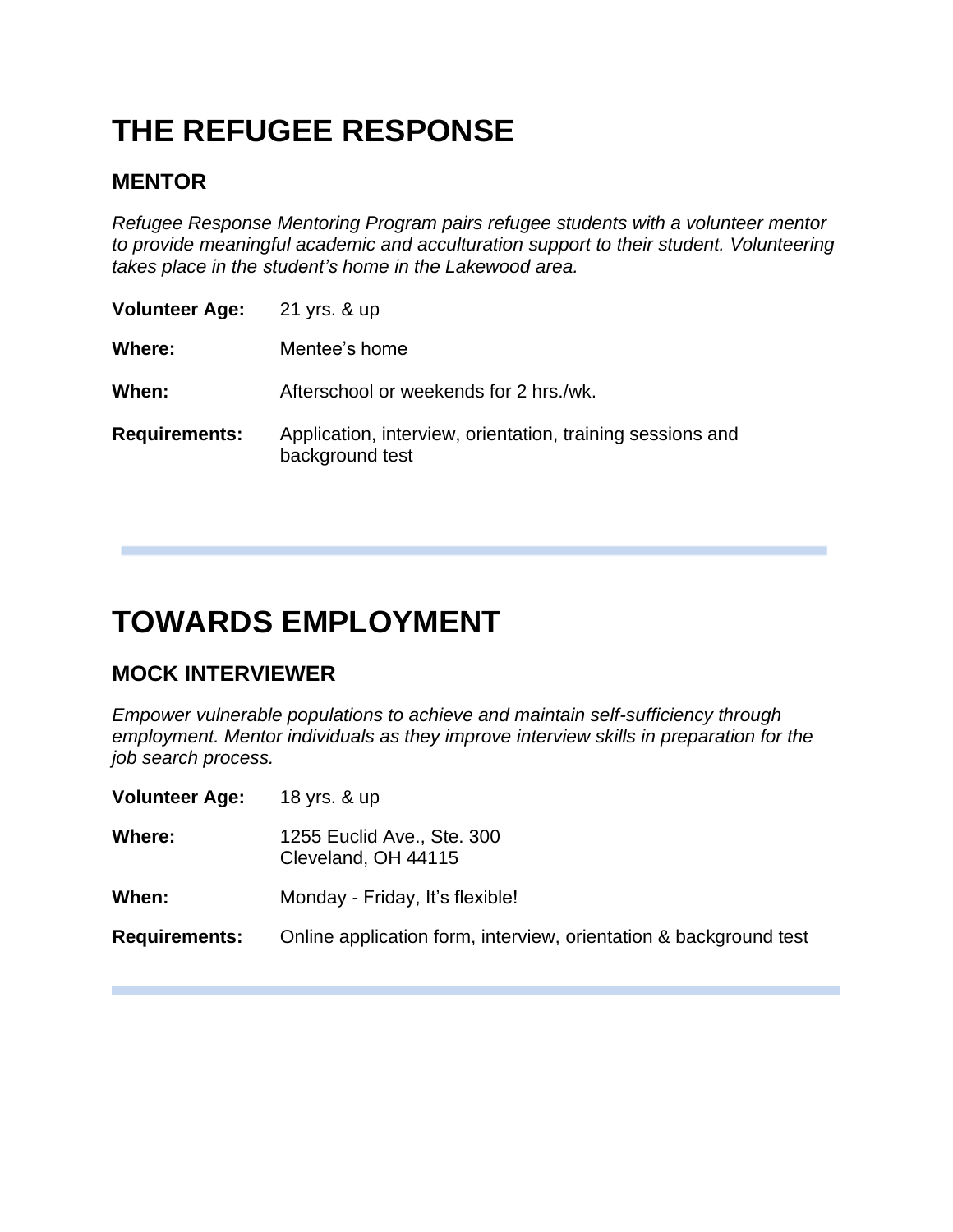# **TRUE 2 U**

### **MENTOR**

*Mentor 8th graders in the Cleveland Metropolitan School District to help them prepare for high school, college, and career readiness.*

| Various Cleveland Metropolitan Schools                    |
|-----------------------------------------------------------|
| 1st Thursday morning of each month during the school year |
| Submit application form, orientation & training           |
|                                                           |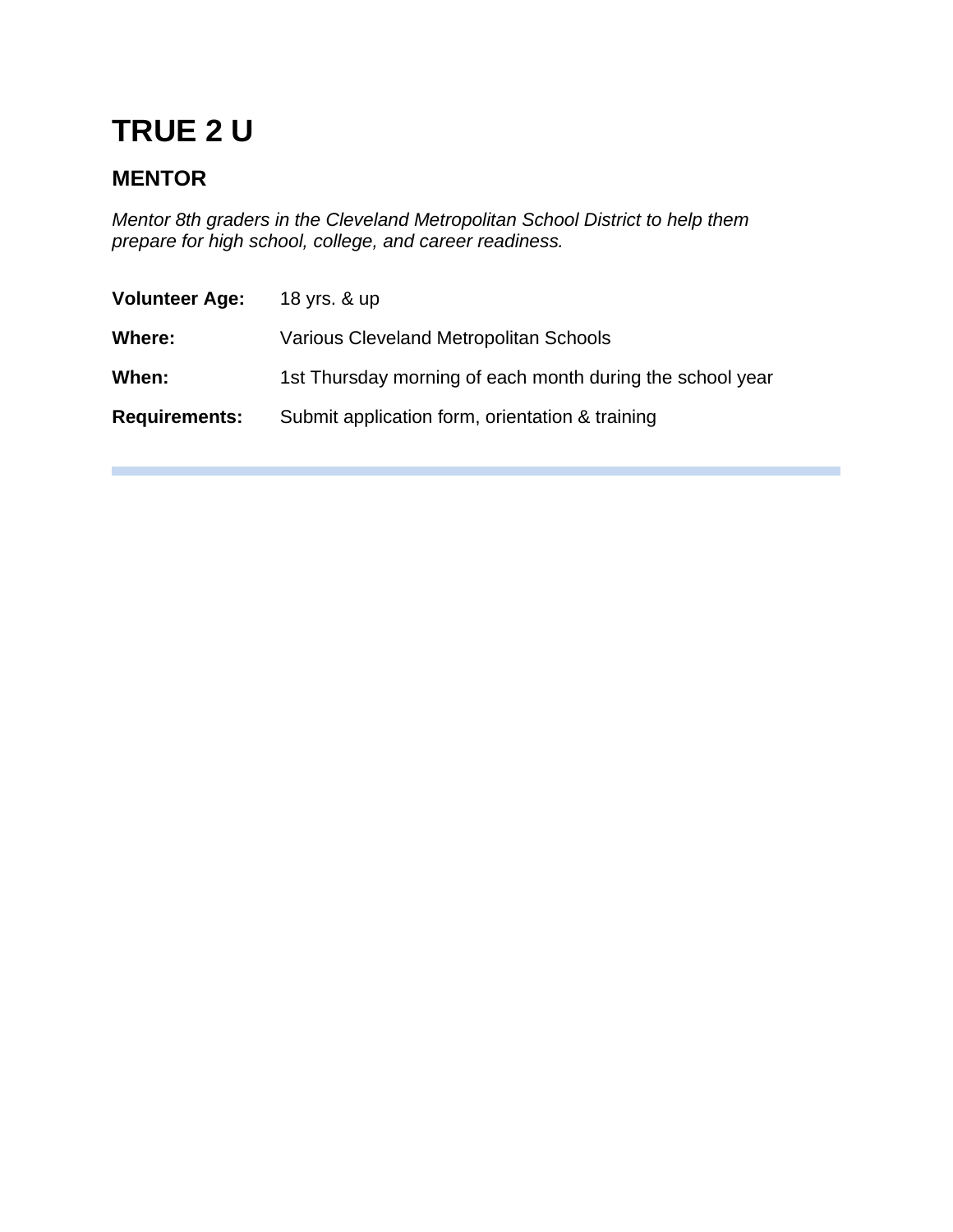# **YWCA—OPEN TABLE**

### **MENTOR**

Open Table creates a family of support around young people who grew up in the foster care system. Six to eight volunteers commit to one young person for 1 year. During weekly meetings volunteers help the young person create, organize, and achieve his/her life goals.

| <b>Volunteer Age:</b> | 18 yrs. & up                                     |
|-----------------------|--------------------------------------------------|
| Where:                | TBD                                              |
| When:                 | Monday - Friday, 1 evening per wk. for 1 yr.     |
| <b>Requirements:</b>  | Submit application form, interview & orientation |
|                       |                                                  |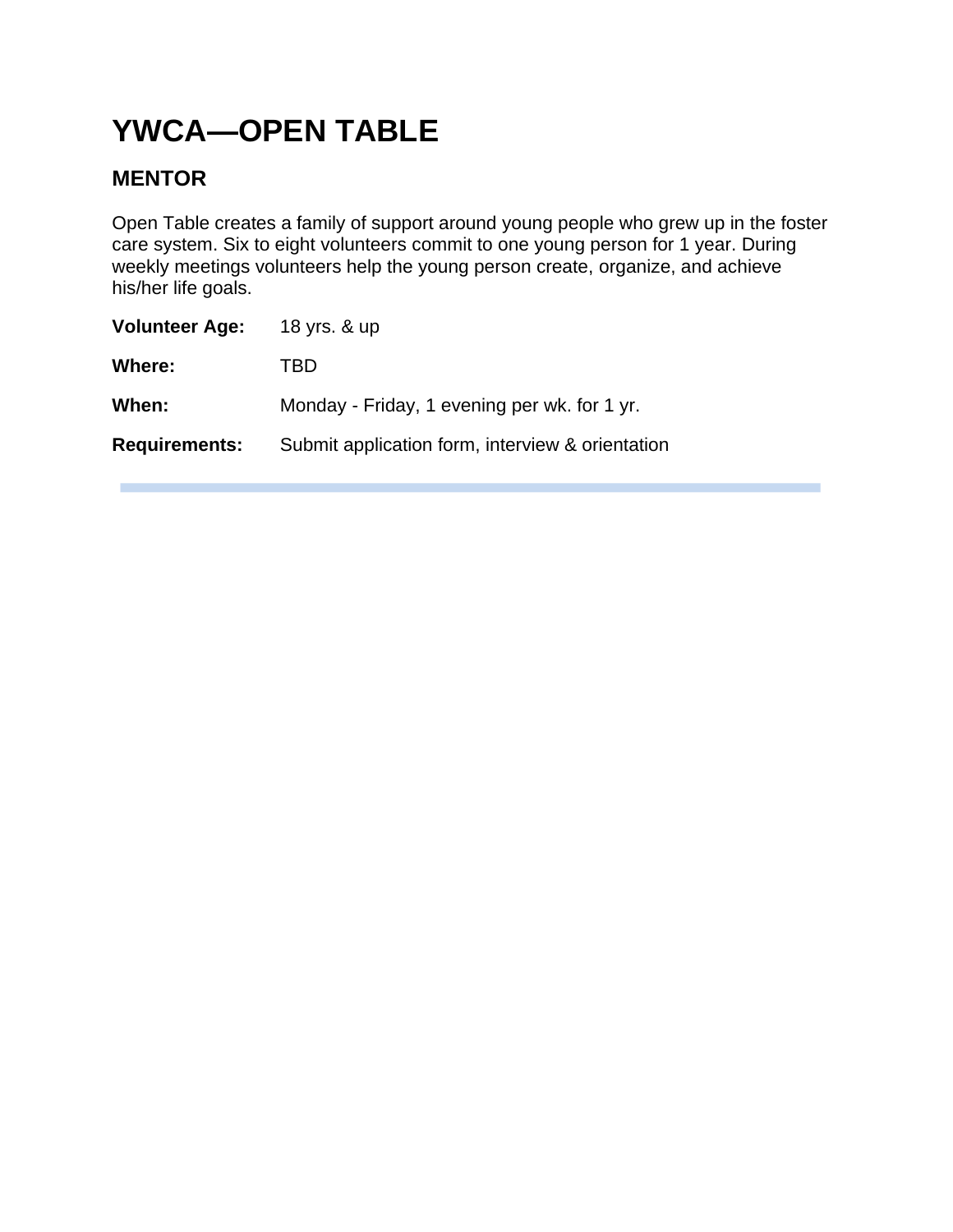# **POPULATIONS AT-RISK**

# **CLEVELAND CHESED CENTER**

### **MULTIPLE OPPORTUNITIES**

*Stock and/or sort - stock shelves with canned goods, hygiene products, etc.; sort donated clothes by size and gender*

*Financial Literacy Planner - help low-income families with budget planning*

| <b>Volunteer Age:</b> | Family-friendly, 13 yrs. & up                     |
|-----------------------|---------------------------------------------------|
| Where:                | 1898 S. Taylor Rd.<br>Cleveland Heights, OH 44118 |
| When:                 | It's flexible!                                    |
| <b>Requirements:</b>  | Complete online application form, interview       |

## **HAVEN HOME**

#### **MULTIPLE OPPORTUNITIES**

Lend a helping hand to families living in this temporary shelter by tutoring children, teaching computer skills to adults, sorting donations & more.

**Volunteer Age:** 21 yrs. & up

**Where:** 6114 Francis Avenue Cleveland, OH 44127

**When:** It's flexible!

**Requirements:** Interview & volunteer orientation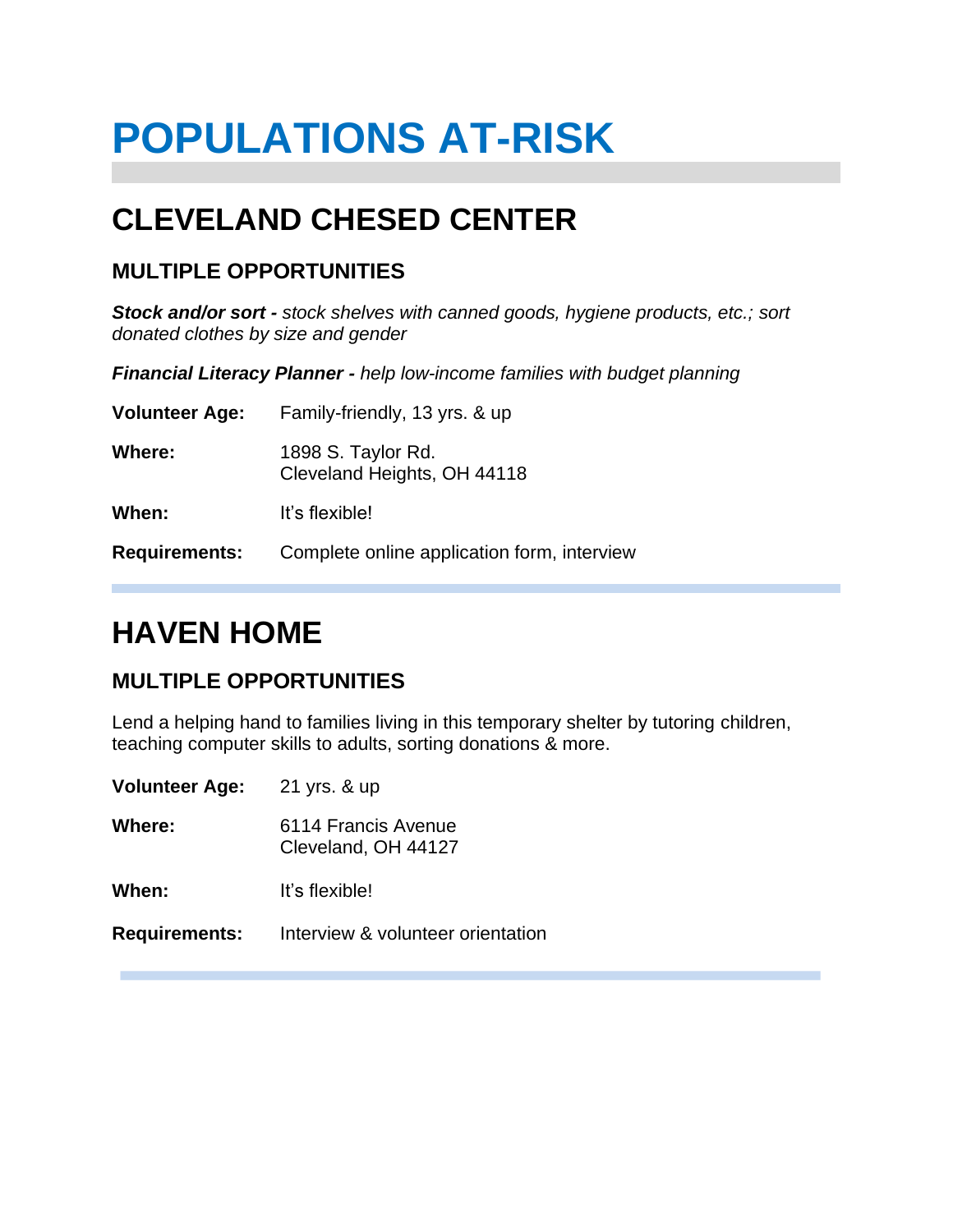# **REFUGEE RESPONSE**

### **YOUTH MENTOR**

Be a youth mentor and lend support to children/youth as they adjust to a new homelife, school and environment. This opportunity is available either in-person or virtually.

| Volunteer Age:       | 18 yrs. & up                                 |
|----------------------|----------------------------------------------|
| Where:               | 2115 w. $42^{ND}$ St.<br>Cleveland, OH 44113 |
| When:                | It's flexible!                               |
| <b>Requirements:</b> | Interview & volunteer orientation            |

### **KNITTING GROUP**

Join our Knitting/Crochet group and knit caps for the Neonatal Intensive Care Unit *(NICU) at University Hospitals Rainbow Babies & Children's Hospital. Volunteering together has blossomed into friendships, while creating caps to help families unable to provide some of the basic necessities to their children.*

| <b>Volunteer Age:</b> | 18 yrs. & up                                                                    |
|-----------------------|---------------------------------------------------------------------------------|
| <b>Where:</b>         | Jewish Federation of Cleveland<br>25701 Science Park Dr.<br>Cleveland, OH 44122 |
| When:                 | Last Monday of each month from $2:00 - 4:00$ pm.                                |
| <b>Requirements:</b>  | Ability to knit or crochet at a beginner's level                                |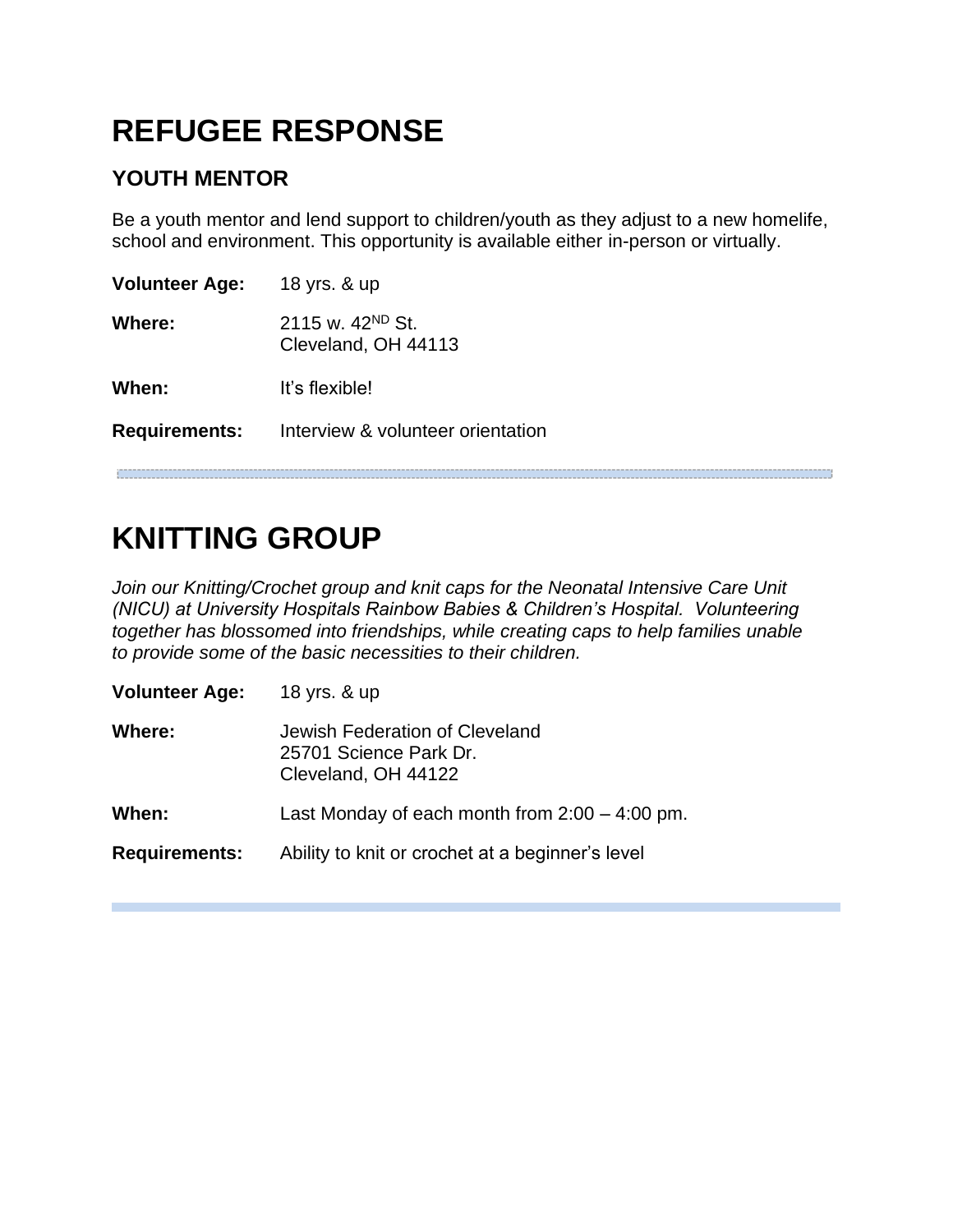# **SHOES & CLOTHES FOR KIDS (SC4K)**

### **SORT & PACK**

Sort and pack new, donated shoes, clothing and/or school supplies that will be distributed to children in need in our community.

| $12 - 14$ yrs. with adult, 15 yrs. & up           |
|---------------------------------------------------|
| 3500 Lorain Ave. Suite 301<br>Cleveland, OH 44113 |
| It's flexible!                                    |
| Application, interview, and orientation           |
|                                                   |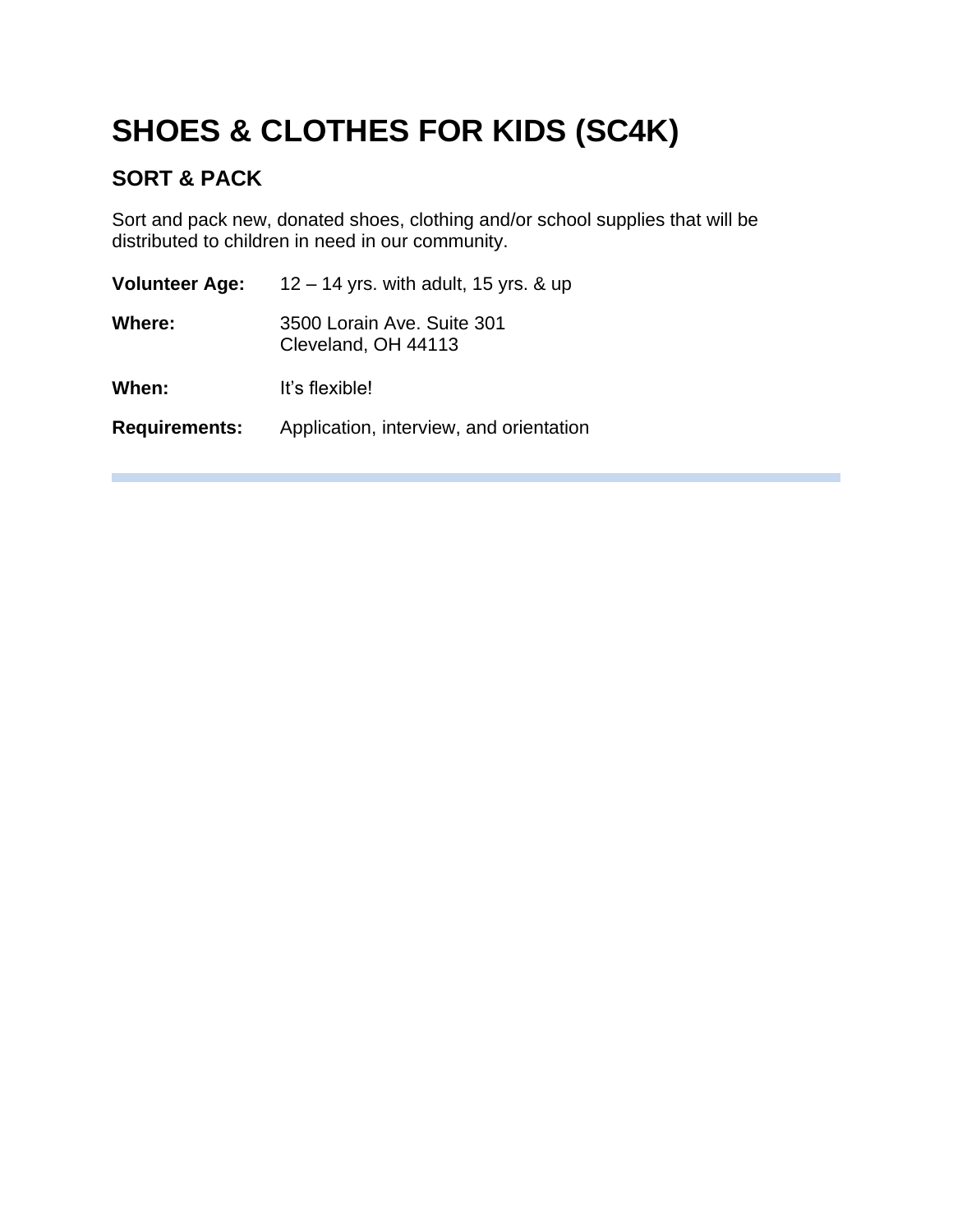# **SPECIAL NEEDS**

# **CLEVELAND YACHAD**

#### **PROGRAM ASSISTANT**

*Assist at events that provide inclusive social, recreational, and educational programs for Jewish youth with special needs.*

| <b>Volunteer Age:</b> | 12 yrs. & up                                      |
|-----------------------|---------------------------------------------------|
| Where:                | 4429 Baintree Rd.<br>University Heights, OH 44118 |
| When:                 | It's flexible!                                    |
| <b>Requirements:</b>  | Application form and interview                    |

### **FIELDSTONE FARM THERAPEUTIC RIDING CENTER**

### **RIDING CLASS SIDEWALKER OR CLASSROOM INSTRUCTOR**

*You don't need to know how to ride a horse to volunteer at this therapeutic riding center that offers all ages the opportunity to achieve personal growth and individual achievement.*

| <b>Volunteer Age:</b> | 18 yrs. $&$ up                                                  |
|-----------------------|-----------------------------------------------------------------|
| Where:                | 16497 Snyder Rd.<br>Chagrin Falls, OH 44023                     |
| When:                 | Day & evening hrs. available                                    |
| <b>Requirements:</b>  | Complete online application form & interview, training provided |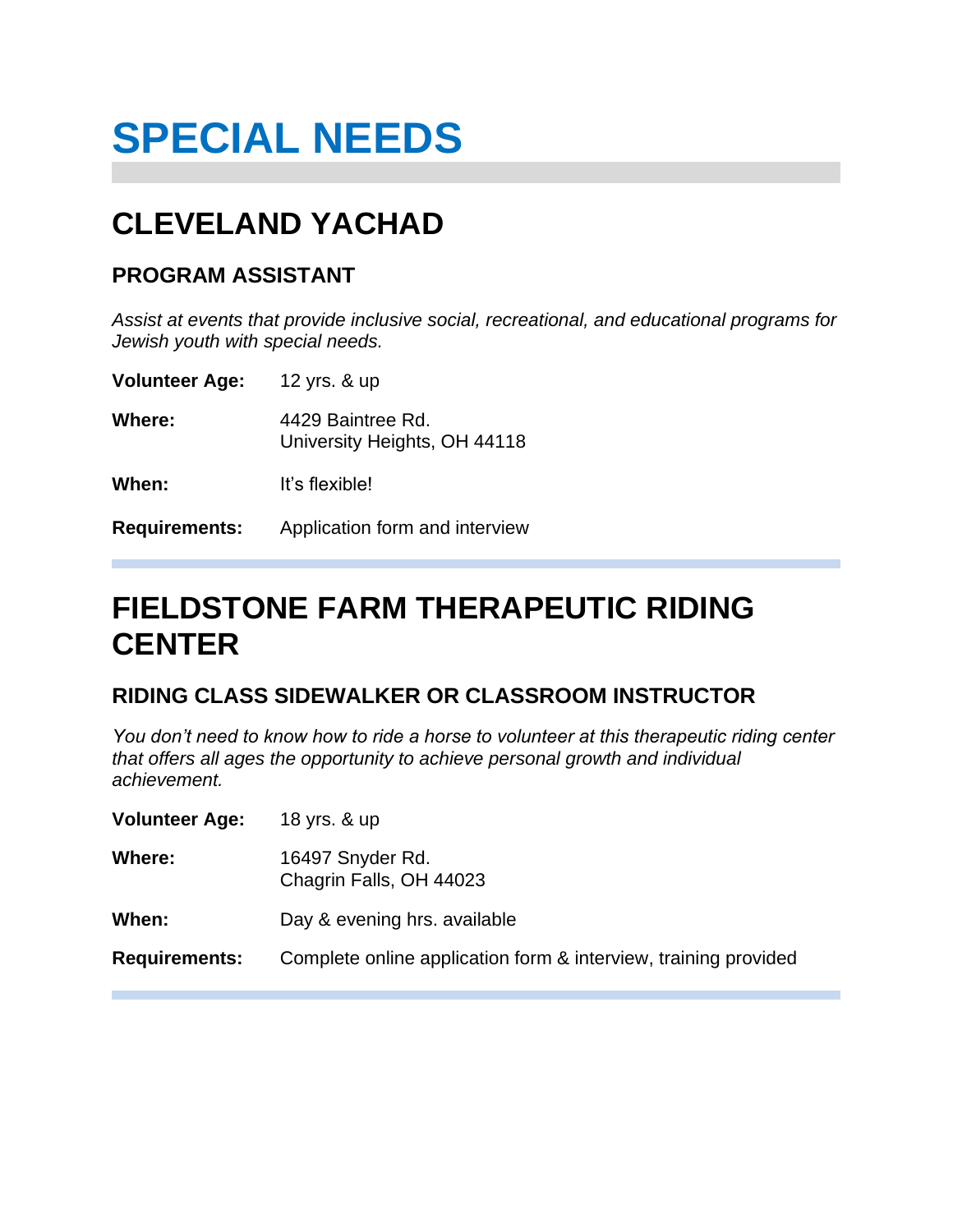# **FRIENDSHIP CIRCLE**

### **RECREATION LEADER**

*Teen volunteers needed to serve the special needs population, ages 5+ in sports, lifeskills, special events and fitness.*

| <b>Volunteer Age:</b> | 13 yrs. & up                                                 |
|-----------------------|--------------------------------------------------------------|
| Where:                | 2004 Gates Mills Blvd.<br>Pepper Pike, OH 44124              |
| When:                 | Varies                                                       |
| <b>Requirements:</b>  | Submit online application form, interview; training provided |

# **MILESTONES AUTISM RESOURCES**

### **AUTISM ADVOCATE**

*Be an ambassador at outreach events around Northeast Ohio to help educate community members about the services provided by Milestones Autism Resources.*

**Volunteer Age:** 18 yrs. & up

**Where:** Various locations

**When:** It's flexible!

**Requirements:** Submit application form, interview, orientation & training

*Note: Milestones does not provide direct services to individuals with autism.*